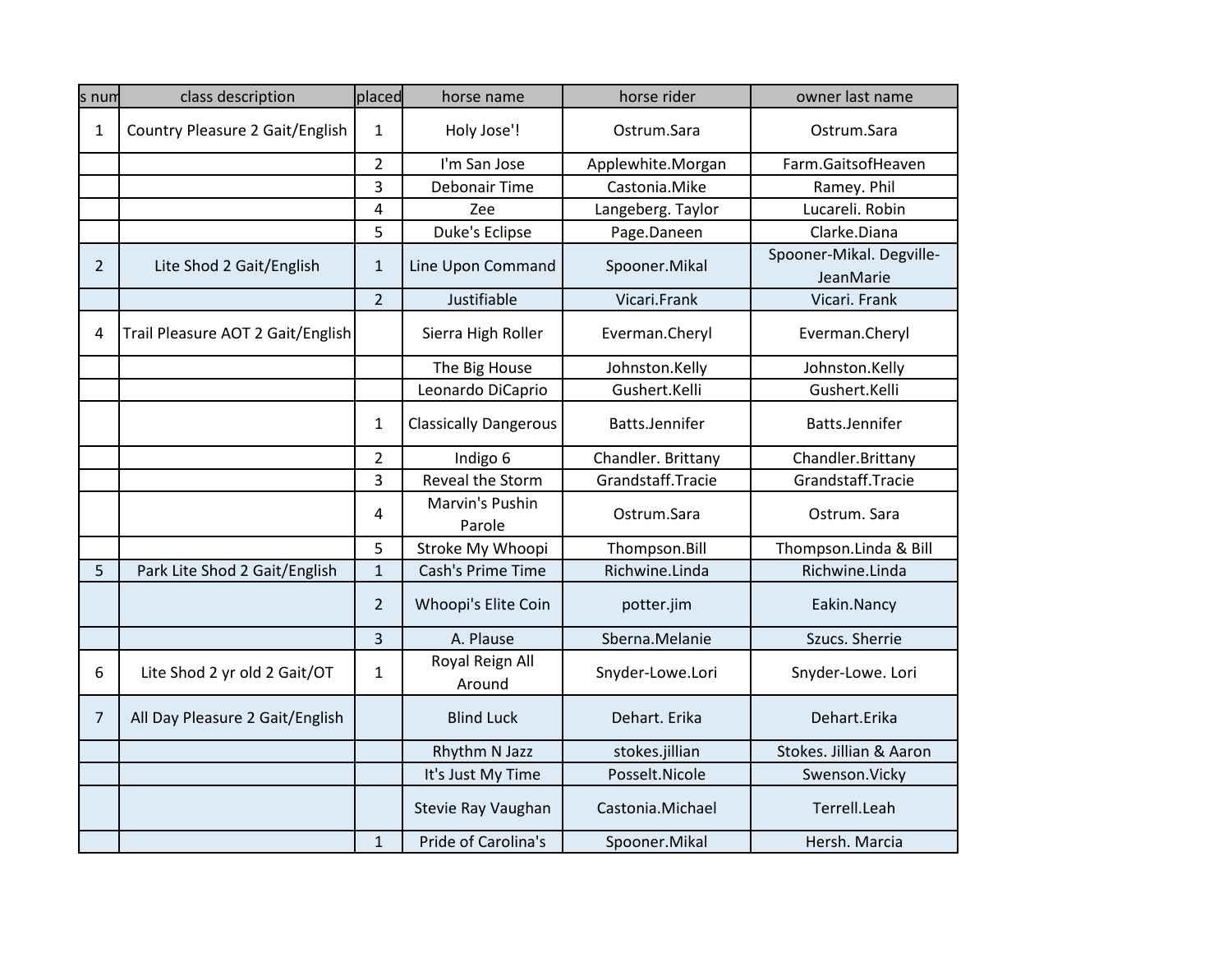|    |                                                             | $\overline{2}$ | <b>Bluegrass Tune</b>       | Salm. Shannon      | Hartzheim. Chuck                      |
|----|-------------------------------------------------------------|----------------|-----------------------------|--------------------|---------------------------------------|
|    |                                                             | 3              | Casey's Special JJ          | Radocay. Owen      | Radocay-Owen. Olson-<br>Eileen        |
|    |                                                             | 4              | Virginia Music              | Vicari.Frank       | Vicari. Frank                         |
|    |                                                             | 5              | <b>Riley's Dreamer</b>      | Myers.Paige        | Myers.Paige                           |
| 8  | <b>Plantation Pleasure Masters (50</b><br>& Over) 2 Gait/OT | $\mathbf{1}$   | Yardley                     | potter.jim         | Ranft.Mag                             |
|    |                                                             | $\overline{2}$ | <b>Extra Classic</b>        | Kaufman. Wendy     | Ranft.Mag                             |
|    |                                                             | 3              | <b>Stone Cold Bandit</b>    | Ranft.Mag          | SpringerMarianne.RanftMag             |
| 9  | All Day Pleasure 5 & Under 2<br>Gait/OT                     |                | F88's Sweet Tango           | Kurtzman, Carrie   | Kurtzman. Thalia                      |
|    |                                                             |                | Luxury Item                 | Messersmith.Amy    | Messersmith.Amy                       |
|    |                                                             | $\mathbf{1}$   | Allen's Danni Delight       | Batts.Jennifer     | Batts.Jennifer                        |
|    |                                                             | $\overline{2}$ | Spirits Cyan Summer<br>Moon | Applewhite.Morgan  | Finerfrock. JoEllen                   |
|    |                                                             | $\overline{3}$ | <b>Executive Master</b>     | Wittkopp. Margaret | Wittkopp, Margaret                    |
|    |                                                             | 4              | <b>Buck's Salted Carmel</b> | Thompson.Linda     | Thompson.Linda                        |
|    |                                                             | 5              | From Coach to<br>Criminal   | Combs.Hannah       | Combs.Hannah                          |
| 10 | Lite Shod Pleasure Amateur 2<br>Gait/English                | $\mathbf{1}$   | Justifiable                 | Vicari.Frank       | Vicari. Frank                         |
|    |                                                             | $\overline{2}$ | Line Upon Command           | Gibbs.Shannon      | Spooner-Mikal. Degville-<br>JeanMarie |
| 11 | Park Lite Shod 5 & Under 2<br>Gait/OT                       | $\mathbf{1}$   | <b>Sweet Caroline</b>       | Spooner.Mikal      | Degville. JeanMearie&Ted              |
|    |                                                             | $\overline{2}$ | <b>Red Astaire</b>          | Lamb.Michelle      | Lamb. Michelle                        |
| 12 | Country Pleasure AOT 2 Gait/OT                              | $\mathbf{1}$   | Holy Jose'!                 | Ostrum.Sara        | Ostrum.Sara                           |
|    |                                                             | $\overline{2}$ | Zahara                      | lowe.athena        | Lowe. Lori Snyder                     |
|    |                                                             | 3              | <b>Princess Power</b>       | Smith.Terri        | Smith.Terri                           |
|    |                                                             | 4              | Ritz Margarita Girl         | Gushert.Kelli      | Gushert. Kelli                        |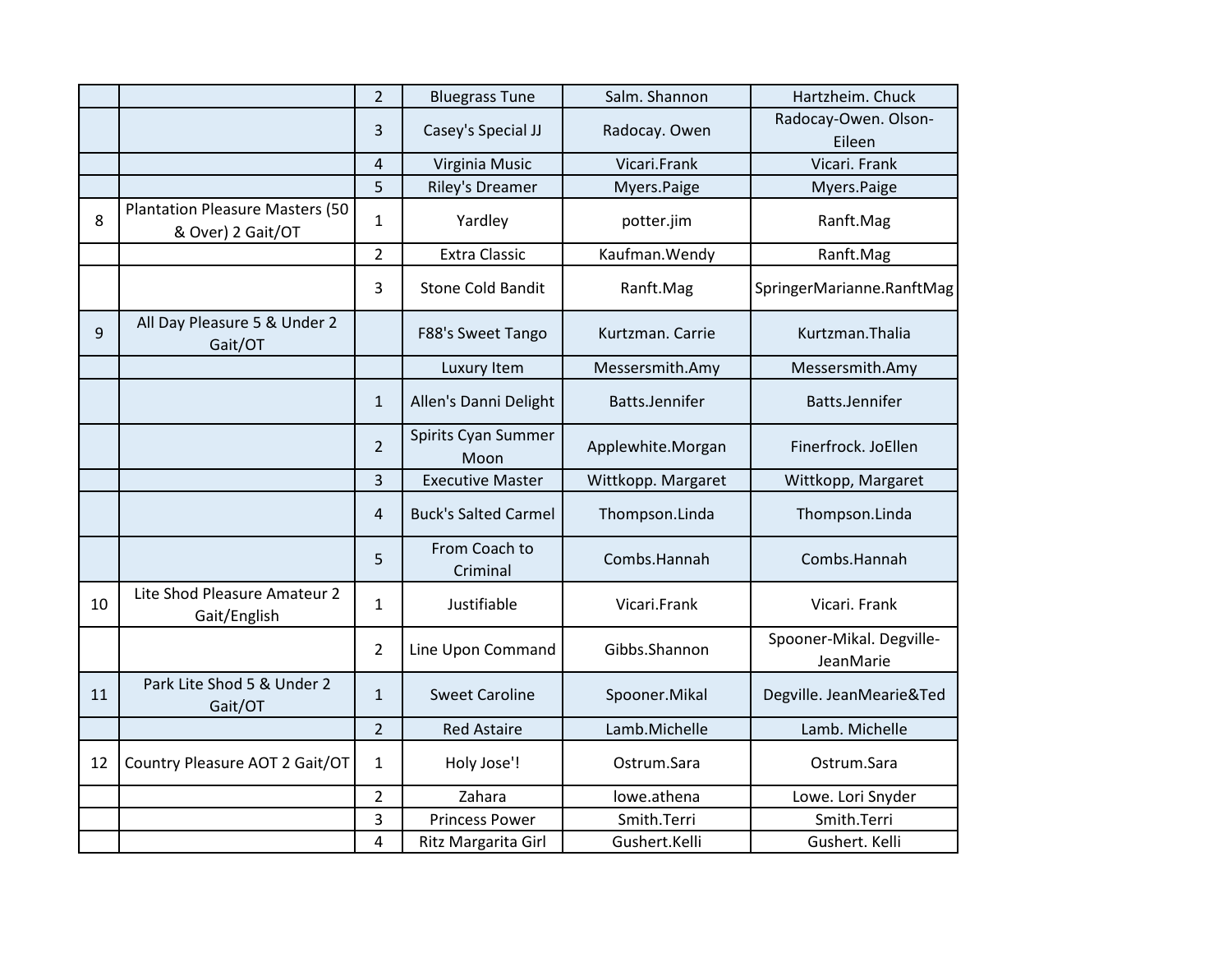|    |                                              | 5              | <b>Buck's Salted Carmel</b>  | Thompson.Linda      | Thompson.Linda            |
|----|----------------------------------------------|----------------|------------------------------|---------------------|---------------------------|
| 13 | Trail Pleasure 2 yr old 2 Gait/OT            | $\mathbf{1}$   | <b>Classically Dangerous</b> | Batts.Jennifer      | Batts.Jennifer            |
| 14 | All Day Pleasure NWHA<br>Members 2 Gait/OT   |                | Stevie Ray Vaughan           | Castonia.Michael    | Terrell.Leah              |
|    |                                              |                | <b>Major Matic</b>           | Jenkins.Megan       | Ranft.Mag                 |
|    |                                              |                | <b>Bluegrass Tune</b>        | Salm. Shannon       | Hartzheim. Chuck          |
|    |                                              |                | <b>Riley's Dreamer</b>       | Myers.Paige         | Myers.Paige               |
|    |                                              |                | Jose's Fire Ball             | Rasmussen. Skylar   | Rucinski. Amanda          |
|    |                                              |                | Rhythm N Jazz                | stokes.jillian      | Stokes. Jillian & Aaron   |
|    |                                              | $\mathbf{1}$   | Perseus                      | Earl.Barbara        | Earl.Zachary              |
|    |                                              | $\overline{2}$ | Whoopi's Promise<br>Angel    | Kaufman. Wendy      | Kaufman. Wendy            |
|    |                                              | 3              | Jose's Fire Ball             | Rasmussen. Skylar   | Rucinski. Amanda          |
|    |                                              | 4              | <b>Executive Master</b>      | Kienast. Megan      | Wittkopp, Margaret        |
|    |                                              | 5              | It's Just My Time            | Posselt.Nicole      | Swenson.Vicky             |
| 14 | Trail Pleasure Amateur 2 Gait                |                | Leonardo DiCaprio            | Gushert.Kelli       | Gushert.Kelli             |
|    |                                              |                | Stroke My Whoopi             | Thompson.Bill       | Thompson.Linda & Bill     |
|    |                                              |                | Sierra High Roller           | Everman.Cheryl      | Everman.Cheryl            |
|    |                                              | $\mathbf{1}$   | Indigo 6                     | Chandler. Brittany  | Chandler.Brittany         |
|    |                                              | $\overline{2}$ | <b>Classically Dangerous</b> | Batts.Jennifer      | Batts.Jennifer            |
|    |                                              | 3              | <b>Reveal the Storm</b>      | Grandstaff.Tracie   | Grandstaff.Tracie         |
|    |                                              | $\overline{4}$ | Sioux Mami                   | Finerfrock. JoEllen | Finerfrock. Jo Ellen      |
|    |                                              | 5              | Rowdy After Dark             | Vann.Pamela         | Vann.Pamela               |
| 16 | <b>Plantation Pleasure 3</b><br>Gait/English | 1              | <b>Extra Classic</b>         | Ranft.Mag           | Ranft.Mag                 |
|    |                                              | $\overline{2}$ | <b>Stone Cold Bandit</b>     | potter.jim          | SpringerMarianne.RanftMag |
| 17 | Park Lite Shod Amateur 2<br>Gait/English     | $\mathbf{1}$   | <b>Sweet Caroline</b>        | Batts.Jennifer      | Degville. JeanMearie&Ted  |
|    |                                              | $\overline{2}$ | <b>Red Sunchip</b>           | Spinelli-Olson.Amy  | Spinelli.Amy              |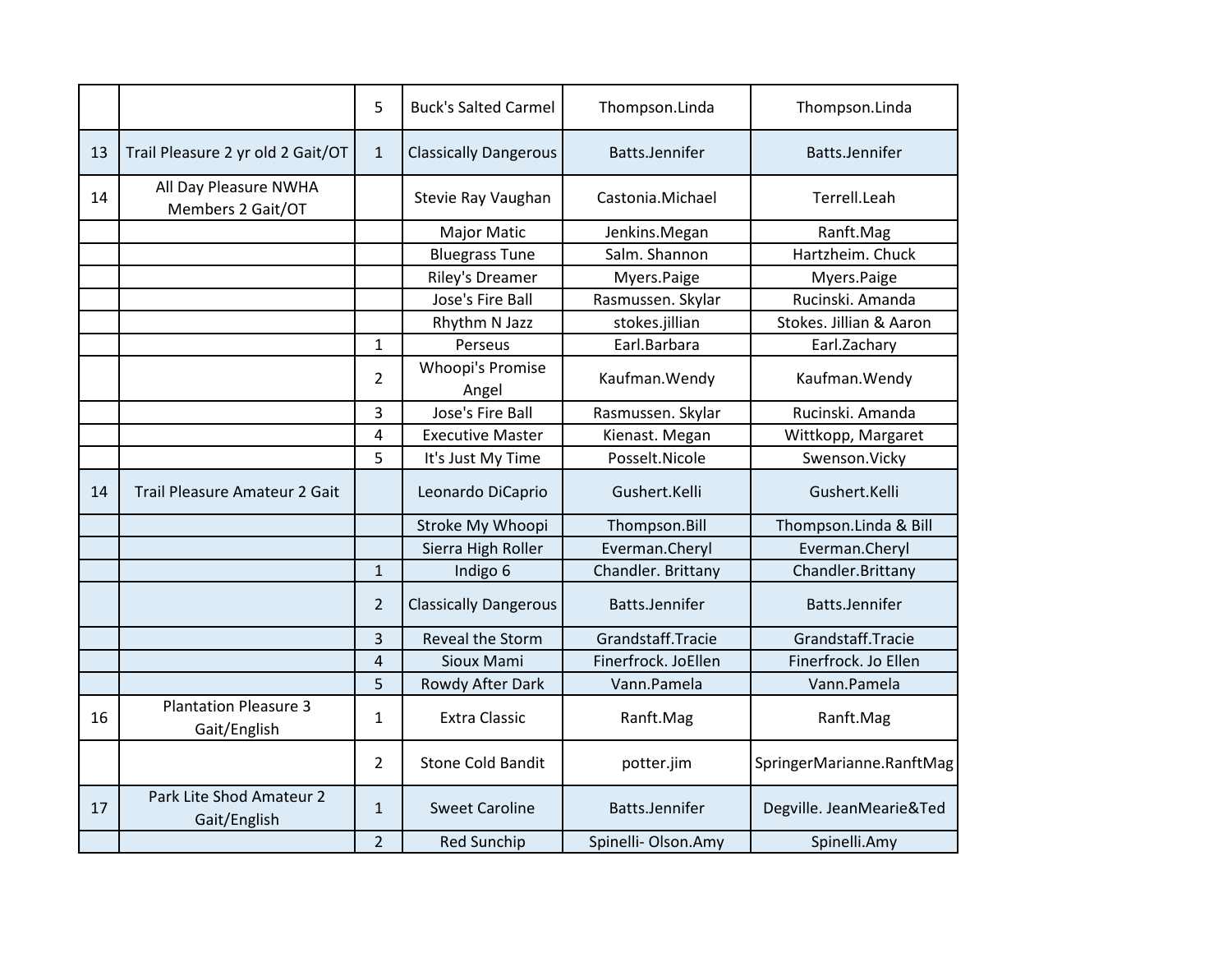|    |                                                  | 3              | Cash's Prime Time           | Richwine.Kim        | Richwine.Linda        |
|----|--------------------------------------------------|----------------|-----------------------------|---------------------|-----------------------|
|    |                                                  | 4              | <b>Red Astaire</b>          | Lamb.Michelle       | Lamb. Michelle        |
|    |                                                  | 5              | <b>Fames Easter Dollar</b>  | Baird.Kaitlyn       | Baird. Katelyn        |
| 18 | Trail Pleasure Masters (50 &<br>Over) 2 Gait/OT  |                | Sierra High Roller          | Everman.Cheryl      | Everman.Cheryl        |
|    |                                                  |                | Stroke My Whoopi            | Thompson.Bill       | Thompson.Linda & Bill |
|    |                                                  | 1              | Gonna Get Sideways          | Spinelli.RuthAnn    | Spinelli.RuthAnn      |
|    |                                                  | $\overline{2}$ | Dangerous Adonis            | Castonia.Mike       | Ramey.Phil            |
|    |                                                  | 3              | Sioux Mami                  | Finerfrock. JoEllen | Finerfrock. Jo Ellen  |
|    |                                                  | 4              | Rowdy After Dark            | Vann.Pamela         | Vann.Pamela           |
|    |                                                  | 5              | Worth It                    | Page.Daneen         | Fejko.Deborah         |
| 19 | All Day Pleasure Masters (50&<br>Over) 2 Gait/OT |                | Spirits Cyan Summer<br>Moon | applewhite. Joellen | Finerfrock. JoEllen   |
|    |                                                  | 1              | Virginia Music              | Vicari.Frank        | Vicari. Frank         |
|    |                                                  | $\overline{2}$ | Pride of Carolina's         | Hersh.Marcia        | Hersh. Marcia         |
|    |                                                  | 3              | Perseus                     | Earl.Barbara        | Earl.Zachary          |
|    |                                                  | 4              | <b>Executive Master</b>     | Wittkopp. Margaret  | Wittkopp, Margaret    |
|    |                                                  | 5              | <b>Buck's Salted Carmel</b> | Thompson.Linda      | Thompson.Linda        |
| 21 | <b>Country Pleasure Amateur 2</b><br>gait/OT     |                | I'm San Jose                | Hadley.Judith       | Farm.GaitsofHeaven    |
|    |                                                  |                | Duke's Eclipse              | Clarke.Diana        | Clarke.Diana          |
|    |                                                  |                | From Coach to<br>Criminal   | Combs.Hannah        | Combs.Hannah          |
|    |                                                  | $\mathbf{1}$   | On the Hotline              | Rupert.Kathy        | Rupert.Kathy          |
|    |                                                  | $\overline{2}$ | Allen's Bossy Lady          | Spinelli.Chuck      | Spinelli.Chuck        |
|    |                                                  | 3              | Holy Jose'!                 | Ostrum.Sara         | Ostrum.Sara           |
|    |                                                  | 4              | <b>Debonair Time</b>        | Ramey.Phillip       | Ramey. Phil           |
|    |                                                  | 5              | Glamour Girl by Jose'       | Earl.Barbara        | Earl.Neil & Barbara   |
| 22 | Lite Shod 5 & Under 2 gait/OT                    |                |                             |                     |                       |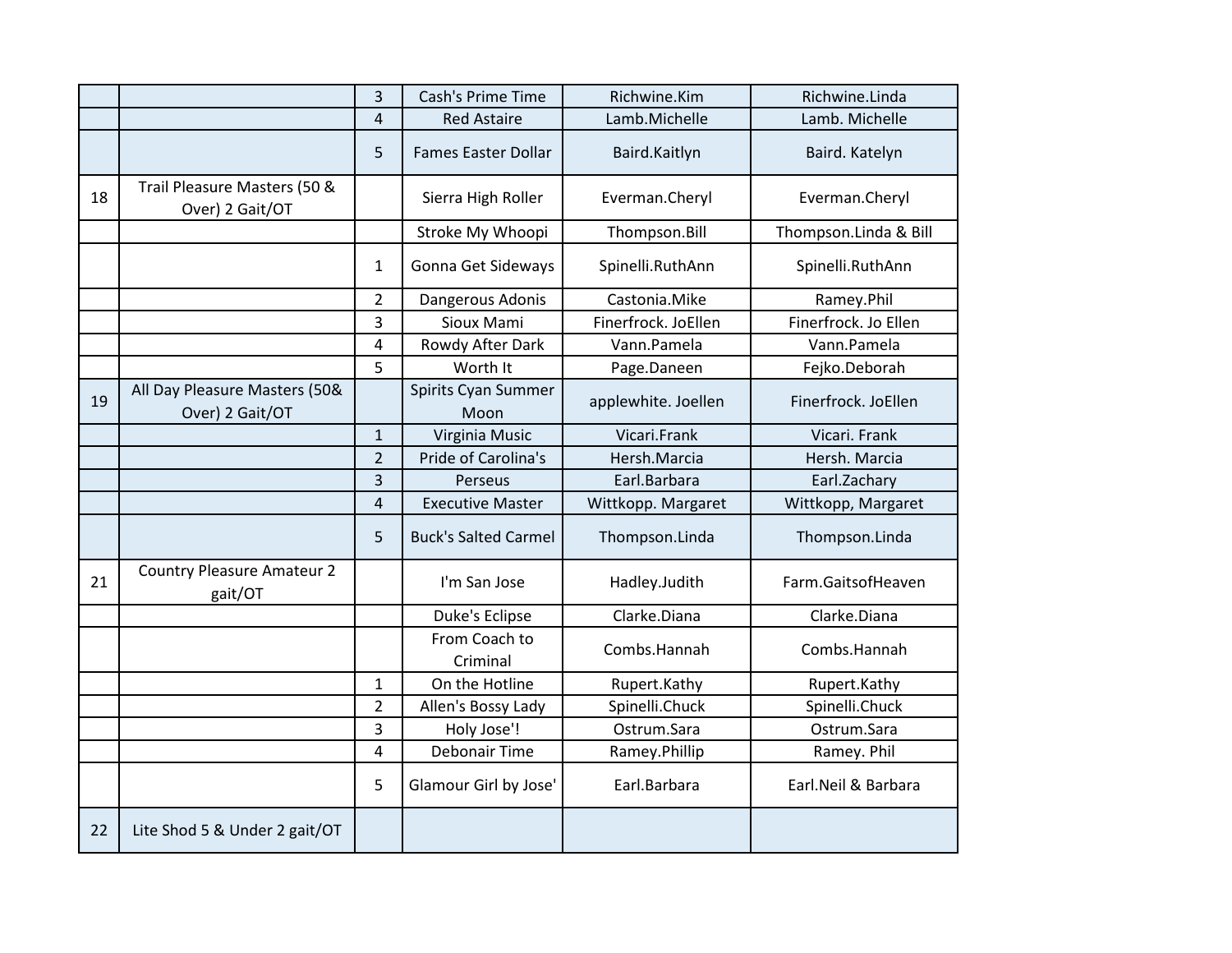|    |                                                      | $\mathbf{1}$   | Royal Reign All<br>Around   | Snyder-Lowe.Lori    | Snyder-Lowe. Lori                     |
|----|------------------------------------------------------|----------------|-----------------------------|---------------------|---------------------------------------|
| 24 | All Day Pleasure 3 gait/OT                           | $\mathbf{1}$   | Allen's Danni Delight       | Batts.Jennifer      | Batts.Jennifer                        |
|    |                                                      | $\overline{2}$ | Perseus                     | Earl.Barbara        | Earl.Zachary                          |
|    |                                                      | 3              | Pride of Carolina's         | Spooner.Mikal       | Hersh. Marcia                         |
|    |                                                      | 4              | <b>Blind Luck</b>           | Dehart. Erika       | Dehart.Erika                          |
| 25 | Trail Pleasure 5 & Under 2<br>gait/OT                |                |                             |                     |                                       |
|    |                                                      | $\mathbf{1}$   | <b>Wolf's Dirty Money</b>   | Applewhite.Morgan   | Nixon. Cindi                          |
|    |                                                      | 4              | Marvin's Pushin Parole      | Sara Ostrum         | Sara Ostrum                           |
|    |                                                      | $\overline{2}$ | Indigo 6                    | Chandler. Brittany  | Chandler.Brittany                     |
|    |                                                      | $\overline{3}$ | <b>Special Forces</b>       | potter.jim          | Ranft.Mag                             |
| 27 | Lite Shod NWHA Members 2<br>gait/OT                  |                | Line Upon Command           | Spooner.Mikal       | Spooner-Mikal. Degville-<br>JeanMarie |
| 28 | All Day Pleasure 3 & Under 2<br>gait/OT              | $\mathbf{1}$   | Allen's Danni Delight       | Batts.Jennifer      | Batts.Jennifer                        |
|    |                                                      | $\overline{2}$ | Spirits Cyan Summer<br>Moon | Applewhite. JoEllen | Finerfrock. JoEllen                   |
|    |                                                      | 3              | From Coach to<br>Criminal   | Combs.Hannah        | Combs.Hannah                          |
| 29 | <b>Plantation Pleasure NWHA</b><br>Members 2 gait/OT | $\mathbf{1}$   | <b>Extra Classic</b>        | Ranft.Mag           | Ranft.Mag                             |
|    |                                                      | $\overline{2}$ | <b>Stone Cold Bandit</b>    | potter.jim          | SpringerMarianne.RanftMag             |
| 30 | Park Lite Shod NWHA Members<br>2 gait/oT             | $\mathbf{1}$   | <b>Sweet Caroline</b>       | Spooner.Mikal       | Degville. JeanMearie&Ted              |
|    |                                                      | $\overline{2}$ | <b>Fames Easter Dollar</b>  | Baird.Kaitlyn       | Baird. Katelyn                        |
| 32 | All dAy Pleasure Amateur 2<br>Gait/Western           |                | Ivory's Miss Madison        | Gulley.Jenn         | Baer.Dick                             |
|    |                                                      |                | <b>Blind Luck</b>           | Dehart. Erika       | Dehart.Erika                          |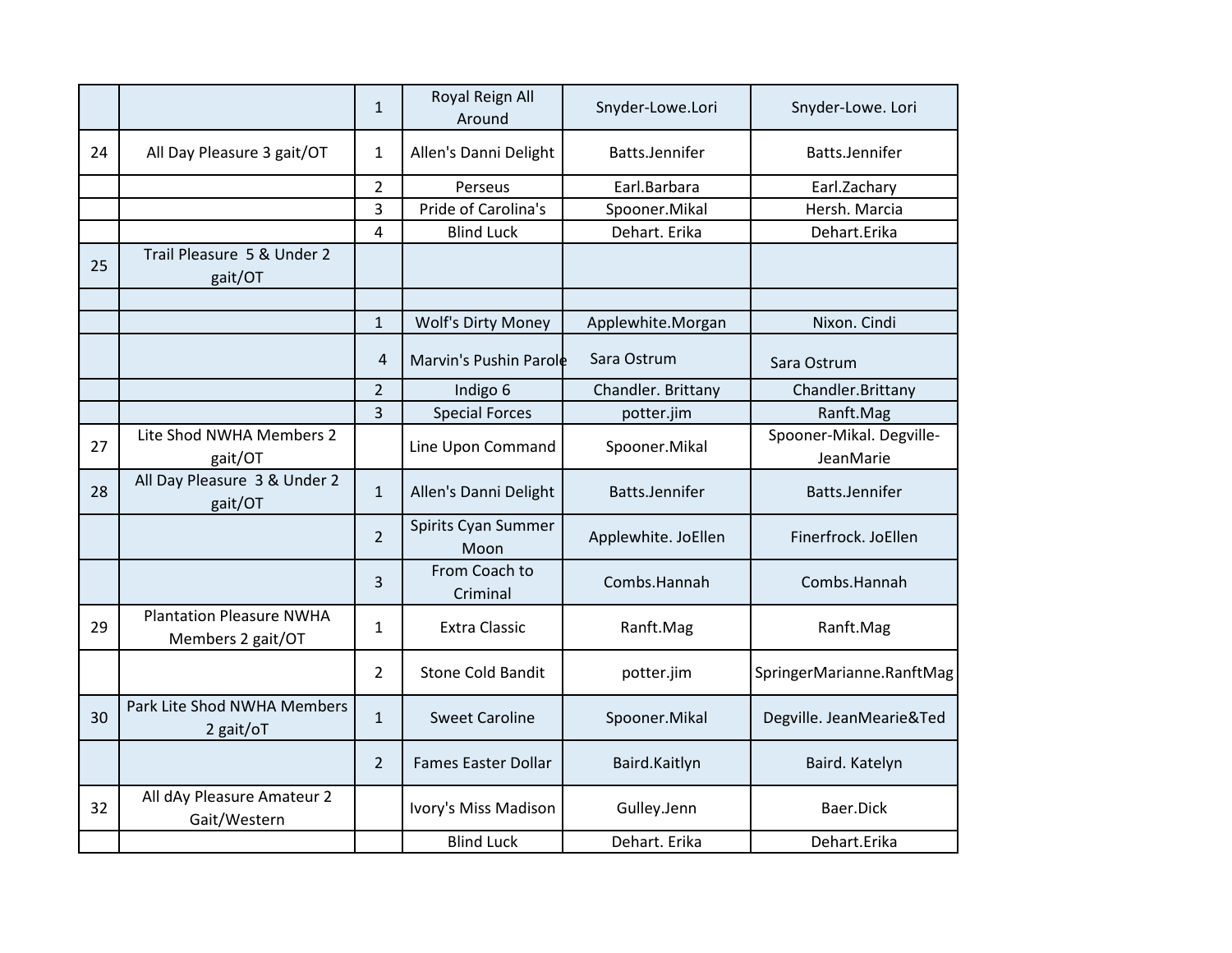|    |                                               |                | Luxury Item               | Messersmith.Amy     | Messersmith.Amy                |
|----|-----------------------------------------------|----------------|---------------------------|---------------------|--------------------------------|
|    |                                               |                | Jose's Fire Ball          | Rasmussen. Skylar   | Rucinski. Amanda               |
|    |                                               |                | <b>Executive Master</b>   | Kienast. Megan      | Wittkopp, Margaret             |
|    |                                               |                | Riley's Dreamer           | Myers.Paige         | Myers.Paige                    |
|    |                                               |                | F88's Sweet Tango         | Kurtzman. Carrie    | Kurtzman.Thalia                |
|    |                                               |                | Time to Bingo             | Combs.Hannah        | Combs.Hannah                   |
|    |                                               |                | Kayla                     | Baumgartner.Lydia   | Baumgartner.Lydia              |
|    |                                               | $\mathbf{1}$   | Casey's Special JJ        | Radocay. Owen       | Radocay-Owen. Olson-<br>Eileen |
|    |                                               | $\overline{2}$ | Virginia Music            | Vicari.Frank        | Vicari. Frank                  |
|    |                                               | 3              | Whoopi's Promise<br>Angel | Kaufman. Wendy      | Kaufman. Wendy                 |
|    |                                               | 4              | <b>Major Matic</b>        | Jenkins.Megan       | Ranft.Mag                      |
|    |                                               | 5              | Perseus                   | Mahoney.Emily       | Earl.Zachary                   |
| 33 | Trail Pleasure 2 gait/Western                 |                | Sierra High Roller        | Everman.Cheryl      | Everman.Cheryl                 |
|    |                                               |                | Stroke My Whoopi          | Thompson.Linda      | Thompson.Linda & Bill          |
|    |                                               | $\mathbf{1}$   | Gonna Get Sideways        | Spinelli.RuthAnn    | Spinelli.RuthAnn               |
|    |                                               | $\overline{2}$ | All Teed Up               | Spooner.Mikal       | Cottrell. Sid                  |
|    |                                               | 3              | Dangerous Adonis          | Castonia.Mike       | Ramey.Phil                     |
|    |                                               | 4              | Sioux Mami                | Applewhite. JoEllen | Finerfrock. Jo Ellen           |
|    |                                               | 5              | Worth It                  | Page.Daneen         | Fejko.Deborah                  |
| 34 | <b>Country Pleasure AOT 2</b><br>Gait/Western | 1              | Holy Jose'!               | Ostrum.Sara         | Ostrum.Sara                    |
|    |                                               | $\overline{2}$ | Allen's Danni Delight     | Batts.Jennifer      | Batts.Jennifer                 |
|    |                                               | 3              | <b>Princess Power</b>     | Smith.Terri         | Smith.Terri                    |
|    |                                               | 4              | Zahara                    | lowe.athena         | Lowe. Lori Snyder              |
|    |                                               | 5              | Ritz Margarita Girl       | Gushert.Kelli       | Gushert. Kelli                 |
| 35 | Lite Shod 2 Gait/Western                      | $\mathbf{1}$   | Justifiable               | Spinelli-Olson.Amy  | Vicari. Frank                  |
| 36 | <b>SSH Trail Pleasure 2</b><br>Gait/Western   | 1              | <b>Wolf's Dirty Money</b> | Applewhite.Morgan   | Nixon. Cindi                   |
|    |                                               | $\overline{2}$ | Pride of Carolina's       | Spooner.Mikal       | Hersh. Marcia                  |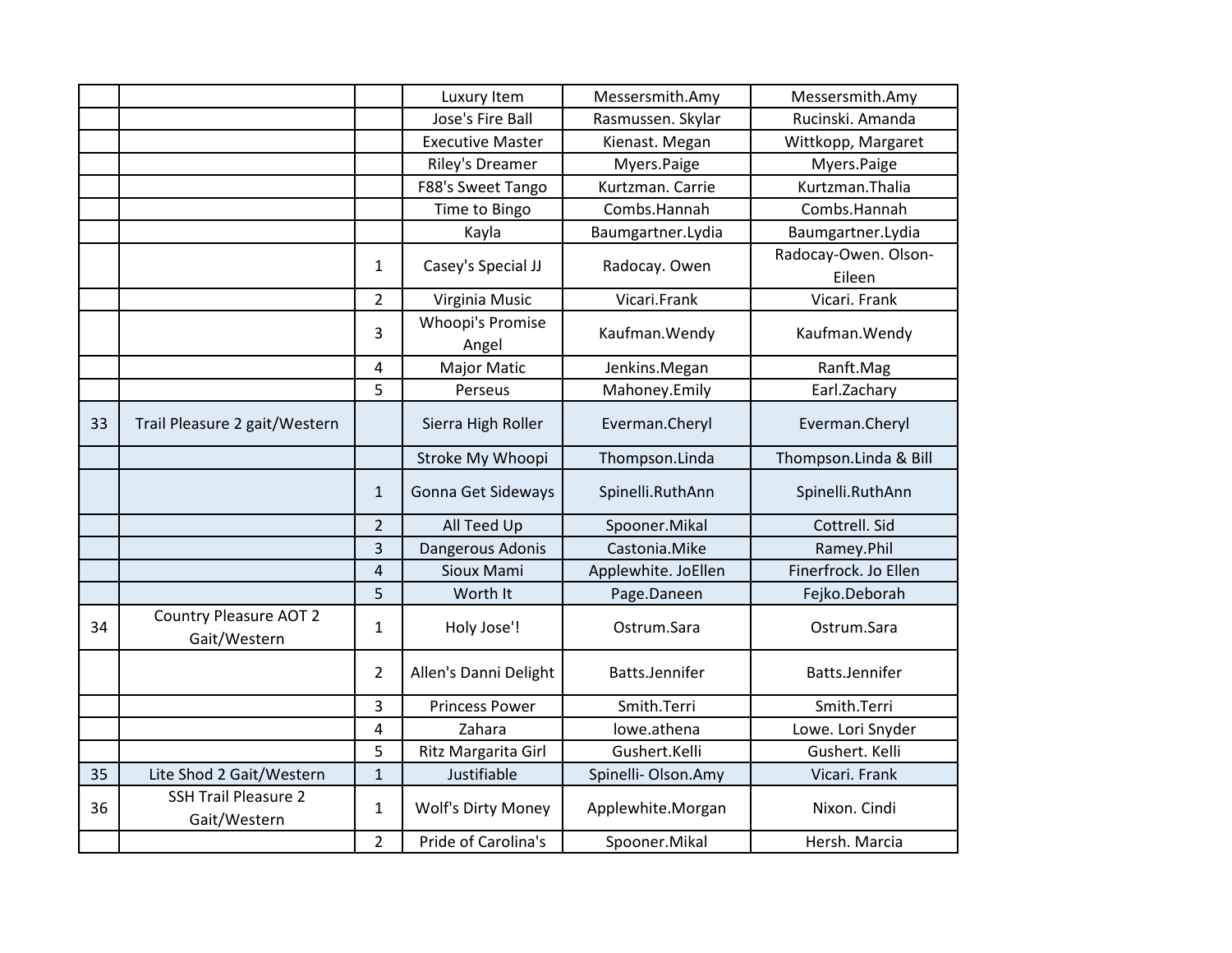|    |                                                   | 3                       | The Big House               | Johnston.Kelly      | Johnston.Kelly       |
|----|---------------------------------------------------|-------------------------|-----------------------------|---------------------|----------------------|
|    |                                                   | $\overline{\mathbf{4}}$ | Sierra High Roller          | Everman.Cheryl      | Everman.Cheryl       |
|    |                                                   | 5                       | <b>Exclusive Chrome</b>     | Baird.Kaitlyn       | Baird.Katelyn        |
| 37 | <b>Racking Horse Country</b><br>Pleasure/Western  | $\mathbf{1}$            | Marauder's Blazin<br>Threat | Messersmith.Amy     | Janisch.Matthew      |
|    |                                                   | $\overline{2}$          | Ozone Alert                 | Springer.Marianne   | Springer.Marianne    |
|    |                                                   | 3                       | Diego's Silver Doll         | Salm. Shannon       | Lucareli. Robin      |
|    |                                                   | $\overline{4}$          | So Exquisite                | Spooner.Mikal       | O'Connor. Kimberly   |
| 38 | <b>Country Pleasure Amateur 2</b><br>Gait/Western |                         | Duke's Eclipse              | Clarke.Diana        | Clarke.Diana         |
|    |                                                   |                         | Zee                         | Lucareli. Robin     | Lucareli. Robin      |
|    |                                                   | $\mathbf{1}$            | On the Hotline              | Rupert.Kathy        | Rupert.Kathy         |
|    |                                                   | $\overline{2}$          | Allen's Bossy Lady          | Spinelli.RuthAnn    | Spinelli.Chuck       |
|    |                                                   | 3                       | Holy Jose'!                 | Ostrum.Sara         | Ostrum.Sara          |
|    |                                                   | 4                       | Glamour Girl by Jose'       | Earl.Barbara        | Earl.Neil & Barbara  |
|    |                                                   | 5                       | From Coach to<br>Criminal   | Combs.Hannah        | Combs.Hannah         |
| 39 | <b>Plantation Pleasure 2</b><br>gait/Western      | $\mathbf{1}$            | Yardley                     | potter.jim          | Ranft.Mag            |
| 40 | <b>Trail Pleasure Amateur 2</b><br>gait/Western   |                         | Sierra High Roller          | Everman.Cheryl      | Everman.Cheryl       |
|    |                                                   | $\mathbf{1}$            | All Teed Up                 | Batts.Jennifer      | Cottrell. Sid        |
|    |                                                   | $\overline{2}$          | Wobble Baby Wobble          | Spinelli-Olson.Amy  | Spinelli-Olson. Amy  |
|    |                                                   | 3                       | Indigo 6                    | Chandler. Brittany  | Chandler.Brittany    |
|    |                                                   | 4                       | Sioux Mami                  | Finerfrock. JoEllen | Finerfrock. Jo Ellen |
|    |                                                   | 5                       | Leonardo DiCaprio           | Gushert.Kelli       | Gushert.Kelli        |
| 41 | All Day Pleasure 2 Gait/Western                   |                         | It's Just My Time           | Posselt.Nicole      | Swenson.Vicky        |
|    |                                                   |                         | Stevie Ray Vaughan          | Castonia.Michael    | Terrell.Leah         |
|    |                                                   |                         | Duke's Eclipse              | Clarke.Diana        | Clarke.Diana         |
|    |                                                   |                         | <b>Major Matic</b>          | Jenkins.Megan       | Ranft.Mag            |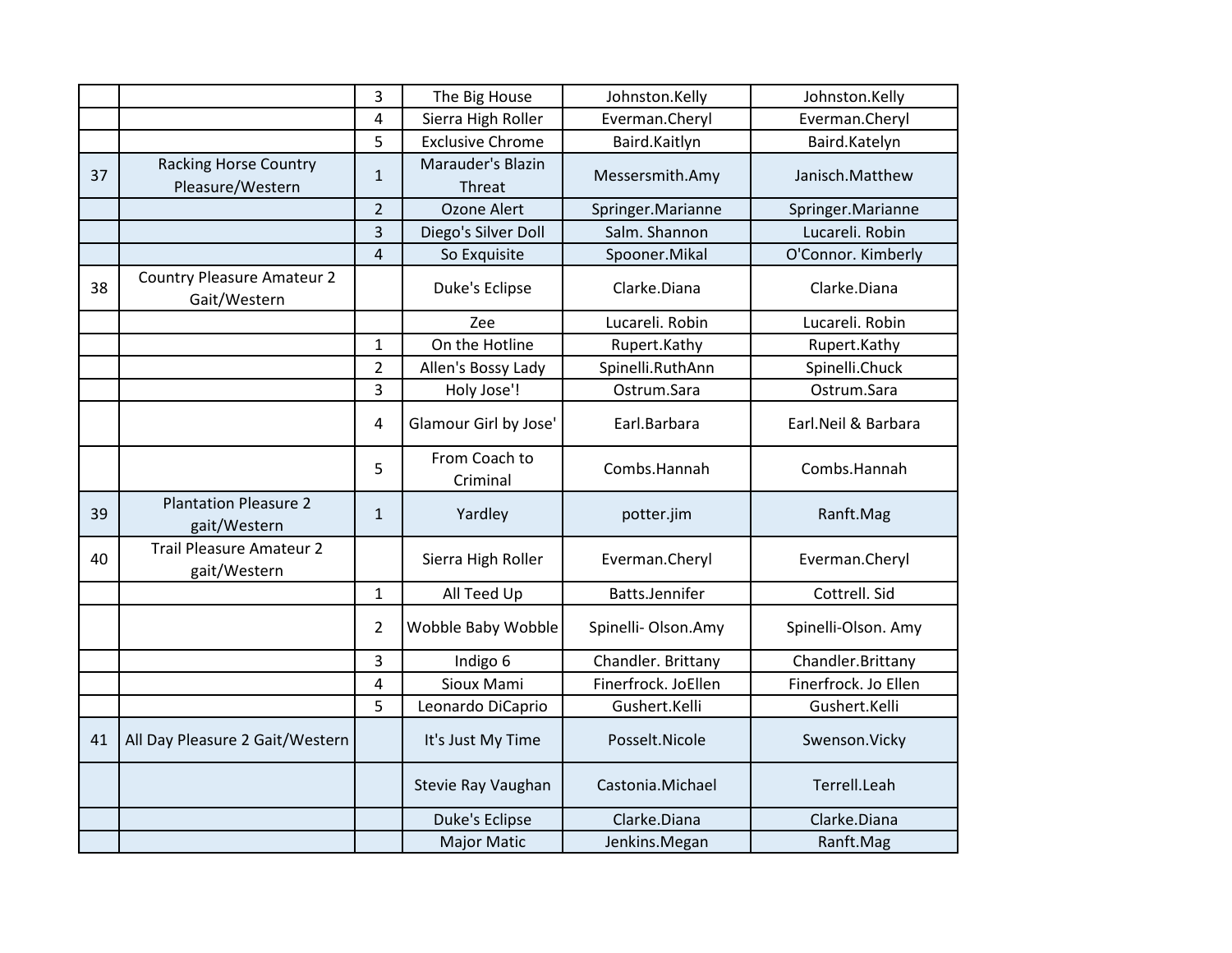|    |                                                |                | <b>Blue Curacao</b>              | Applewhite.Morgan   | Gibbs.Shannon      |
|----|------------------------------------------------|----------------|----------------------------------|---------------------|--------------------|
|    |                                                |                | F88's Sweet Tango                | Kurtzman. Carrie    | Kurtzman.Thalia    |
|    |                                                |                | Ivory's Miss Madison             | Gulley.Jenn         | Baer.Dick          |
|    |                                                |                | <b>Blind Luck</b>                | Dehart. Erika       | Dehart.Erika       |
|    |                                                | $\mathbf{1}$   | Pride of Carolina's              | Spooner.Mikal       | Hersh. Marcia      |
|    |                                                | $\overline{2}$ | Virginia Music                   | Vicari.Frank        | Vicari. Frank      |
|    |                                                | 3              | <b>Riley's Dreamer</b>           | Myers.Paige         | Myers.Paige        |
|    |                                                | 4              | <b>Bluegrass Tune</b>            | Salm. Shannon       | Hartzheim. Chuck   |
|    |                                                | 5              | <b>Whoopi's Promise</b><br>Angel | Kaufman. Wendy      | Kaufman. Wendy     |
| 42 | Park Lite Shod 2 gait/Western                  | $\mathbf{1}$   | <b>Red Sunchip</b>               | Spinelli-Olson.Amy  | Spinelli.Amy       |
| 43 | All Day Pleasure Youth 2<br>Gait/Western       | $\mathbf{1}$   | <b>Executive Master</b>          | Kienast. Megan      | Wittkopp, Margaret |
|    |                                                | $\overline{2}$ | Jose's Fire Ball                 | Rasmussen. Skylar   | Rucinski. Amanda   |
|    |                                                | 3              | Kayla                            | Baumgartner.Lydia   | Baumgartner.Lydia  |
| 44 | <b>Racking Horse Trail</b><br>Pleasure/Western | $\mathbf{1}$   | Marauder's Blazin<br>Threat      | Messersmith.Amy     | Janisch.Matthew    |
|    |                                                | $\overline{2}$ | So Exquisite                     | Spooner.Mikal       | O'Connor. Kimberly |
|    |                                                | 3              | <b>Blue Curacao</b>              | Applewhite.Morgan   | Gibbs.Shannon      |
| 45 | <b>Country Pleasure 2</b><br>Gait/Western      |                | The Girl on Fire                 | Spooner.Mikal       | Gibbs.Shannon      |
|    |                                                |                | Duke's Eclipse                   | Clarke.Diana        | Clarke.Diana       |
|    |                                                |                | Zee                              | Salm. Shannon       | Lucareli. Robin    |
|    |                                                | $\mathbf{1}$   | Packin' A Pistol                 | Spinelli- Olson.Amy | Spinelli.Amy       |
|    |                                                | $\overline{2}$ | I'm San Jose                     | Hadley.Judith       | Farm.GaitsofHeaven |
|    |                                                | 3              | Rowdy Reward                     | potter.jim          | Donaugh.Tina       |
|    |                                                | 4              | <b>Debonair Time</b>             | Castonia.Michael    | Ramey. Phil        |
|    |                                                | 5              | Jose's Phoenix                   | Posselt.Nicole      | Swenson.Vicky      |
| 46 | SSH Open Shod 2 Gait/Western                   | $\mathbf{1}$   | Ozone Alert                      | Springer.Marianne   | Springer.Marianne  |
|    |                                                | $\overline{2}$ | The Big House                    | Johnston.Kelly      | Johnston.Kelly     |
|    |                                                | 3              | Sierra High Roller               | Everman.Cheryl      | Everman.Cheryl     |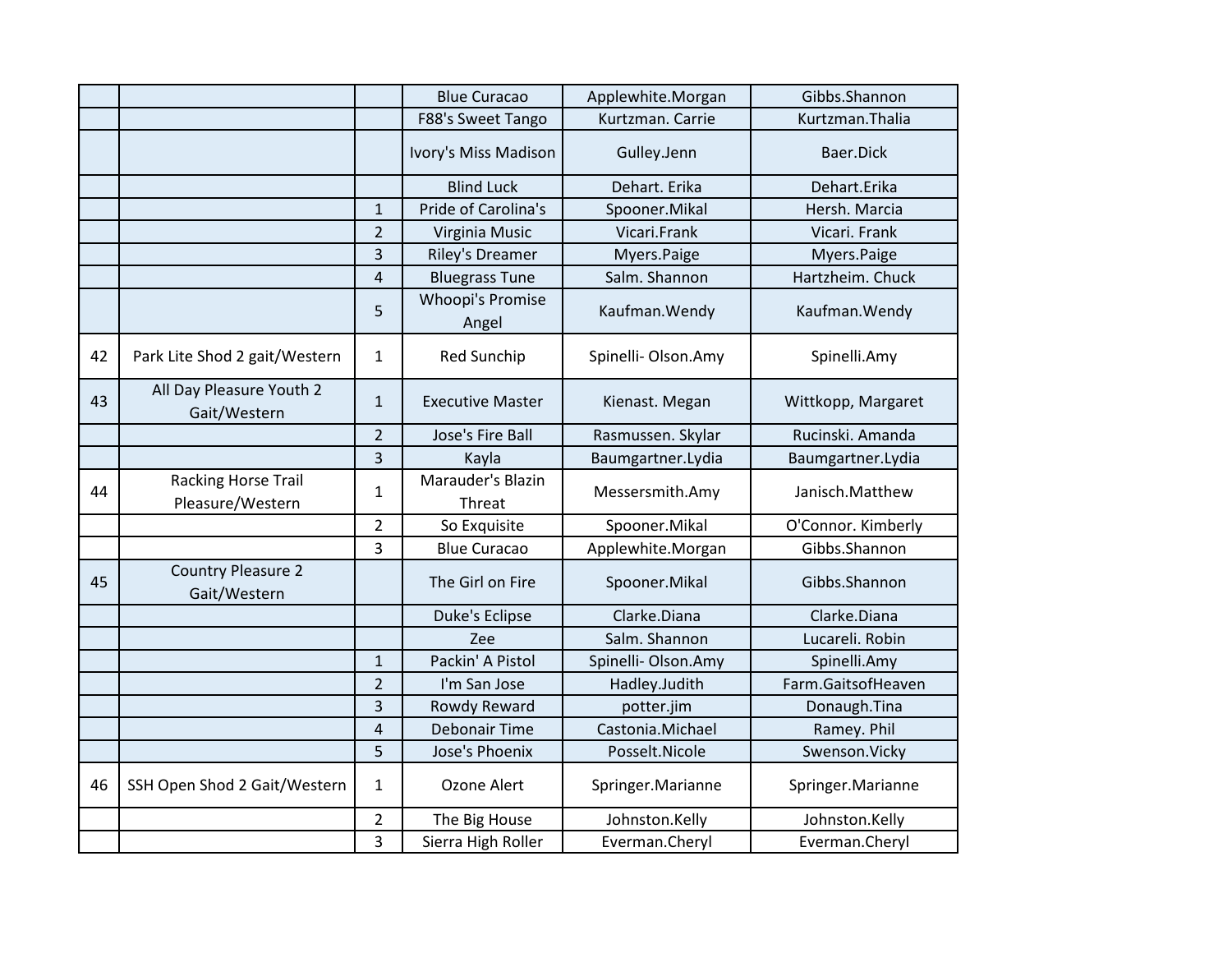|    |                                                          | 4              | <b>Exclusive Chrome</b>      | Baird.Kaitlyn      | Baird.Katelyn                  |
|----|----------------------------------------------------------|----------------|------------------------------|--------------------|--------------------------------|
| 47 | <b>Trail Pleasure AOT 2</b><br>Gait/Western              | $\mathbf{1}$   | Indigo 6                     | Chandler. Brittany | Chandler.Brittany              |
|    |                                                          | $\overline{2}$ | <b>Classically Dangerous</b> | Batts.Jennifer     | Batts.Jennifer                 |
|    |                                                          | 3              | Leonardo DiCaprio            | Gushert.Kelli      | Gushert.Kelli                  |
|    |                                                          | 4              | Marvin's Pushin<br>Parole    | Ostrum.Sara        | Ostrum. Sara                   |
|    |                                                          | 5              | Sierra High Roller           | Everman.Cheryl     | Everman.Cheryl                 |
| 48 | <b>Country Pleasure Youth 2</b><br>Gait/Western          | 1              | Casey's Special JJ           | Radocay. Owen      | Radocay-Owen. Olson-<br>Eileen |
|    |                                                          | $\overline{2}$ | Jose's Fire Ball             | Rasmussen. Skylar  | Rucinski. Amanda               |
|    |                                                          | $\overline{3}$ | Glamour Girl by Jose'        | Cripe.Lillie       | Earl.Neil & Barbara            |
|    |                                                          | 4              | Zee                          | Langeberg. Taylor  | Lucareli. Robin                |
| 49 | All Day Pleasure AOT 2<br>Gait/Western                   |                | Luxury Item                  | Messersmith.Amy    | Messersmith.Amy                |
|    |                                                          | $\mathbf{1}$   | Perseus                      | Earl.Barbara       | Earl.Zachary                   |
|    |                                                          | $\overline{2}$ | Zahara                       | lowe.athena        | Lowe. Lori Snyder              |
|    |                                                          | 3              | Ritz Margarita Girl          | Gushert.Kelli      | Gushert. Kelli                 |
|    |                                                          | $\overline{4}$ | Riley's Dreamer              | Myers.Paige        | Myers.Paige                    |
|    |                                                          | 5              | Time to Bingo                | Combs.Hannah       | Combs.Hannah                   |
| 50 | Lite Shod 2 Gait/Western<br>Regional Championship        | $\mathbf{1}$   | Justifiable                  | Vicari.Frank       | Vicari. Frank                  |
| 51 | All Day Pleasure 2 Gait/Western<br>Regional Championship |                | <b>Bluegrass Tune</b>        | Salm. Shannon      | Hartzheim. Chuck               |
|    |                                                          |                | It's Just My Time            | Posselt.Nicole     | Swenson.Vicky                  |
|    |                                                          |                | <b>Executive Master</b>      | Wittkopp. Margaret | Wittkopp, Margaret             |
|    |                                                          |                | <b>Blind Luck</b>            | Dehart. Erika      | Dehart.Erika                   |
|    |                                                          |                | Jose's Fire Ball             | Rasmussen. Skylar  | Rucinski. Amanda               |
|    |                                                          | $\mathbf{1}$   | Allen's Danni Delight        | Batts.Jennifer     | Batts.Jennifer                 |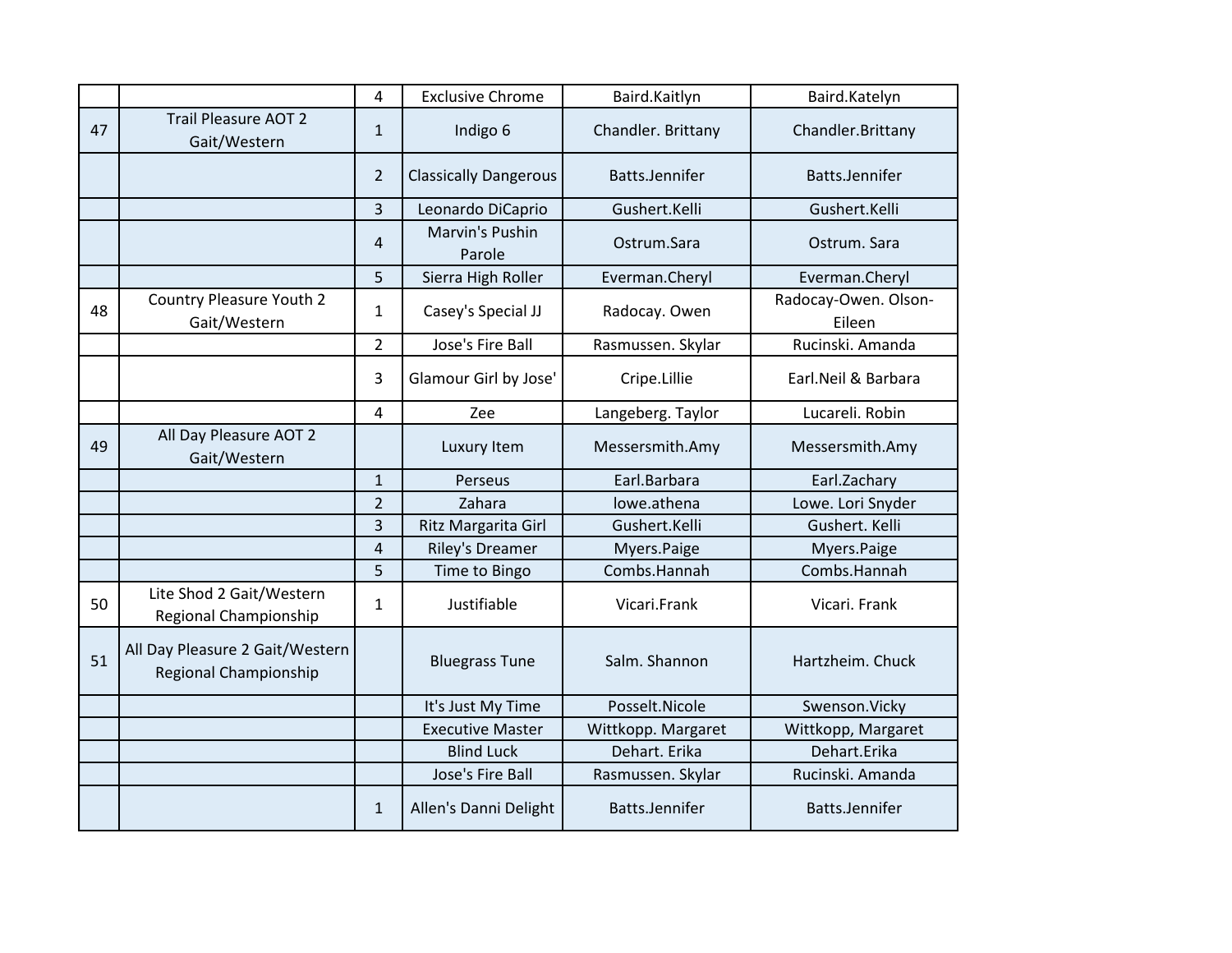|    |                                                                          | $\overline{2}$          | Casey's Special JJ           | Radocay. Owen       | Radocay-Owen. Olson-<br>Eileen |
|----|--------------------------------------------------------------------------|-------------------------|------------------------------|---------------------|--------------------------------|
|    |                                                                          | 3                       | Pride of Carolina's          | Spooner.Mikal       | Hersh. Marcia                  |
|    |                                                                          | $\overline{a}$          | Virginia Music               | Vicari.Frank        | Vicari. Frank                  |
|    |                                                                          | 5                       | <b>Riley's Dreamer</b>       | Myers.Paige         | Myers.Paige                    |
| 52 | Trail Pleasure 2 Gait/Western<br>Regional Championship                   | $\mathbf 1$             | All Teed Up                  | Spooner.Mikal       | Cottrell. Sid                  |
|    |                                                                          | $\overline{2}$          | Gonna Get Sideways           | Spinelli.RuthAnn    | Spinelli.RuthAnn               |
|    |                                                                          | 3                       | Sioux Mami                   | Applewhite.Morgan   | Finerfrock. Jo Ellen           |
|    |                                                                          | $\overline{\mathbf{4}}$ | Worth It                     | Page.Daneen         | Fejko.Deborah                  |
| 53 | Park Lite Shod 2 Gait/Western<br>Regional Championship                   | $\mathbf{1}$            | <b>Red Sunchip</b>           | Spinelli-Olson.Amy  | Spinelli.Amy                   |
| 54 | <b>Trail Pleasure Amateur 2</b><br>Gait/Western Regional<br>Championship | $\mathbf{1}$            | Indigo 6                     | Chandler. Brittany  | Chandler.Brittany              |
|    |                                                                          | $\overline{2}$          | All Teed Up                  | Gibbs.Shannon       | Cottrell. Sid                  |
|    |                                                                          | 3                       | Wobble Baby Wobble           | Spinelli- Olson.Amy | Spinelli-Olson. Amy            |
|    |                                                                          | 4                       | <b>Classically Dangerous</b> | Batts.Jennifer      | Batts.Jennifer                 |
|    |                                                                          | 5                       | Sioux Mami                   | Finerfrock. JoEllen | Finerfrock. Jo Ellen           |
| 55 | <b>Country Pleasure 2</b><br>Gait/Western Regional<br>Championship       |                         | Jose's Phoenix               | Posselt.Nicole      | Swenson.Vicky                  |
|    |                                                                          |                         | I'm San Jose                 | Applewhite.Morgan   | Farm.GaitsofHeaven             |
|    |                                                                          |                         | Rowdy Reward                 | potter.jim          | Donaugh.Tina                   |
|    |                                                                          | $\mathbf{1}$            | On the Hotline               | Rupert.Kathy        | Rupert.Kathy                   |
|    |                                                                          | $\overline{2}$          | Packin' A Pistol             | Spinelli-Olson.Amy  | Spinelli.Amy                   |
|    |                                                                          | 3                       | Holy Jose'!                  | Ostrum.Sara         | Ostrum.Sara                    |
|    |                                                                          | 4                       | Allen's Bossy Lady           | Spinelli.RuthAnn    | Spinelli.Chuck                 |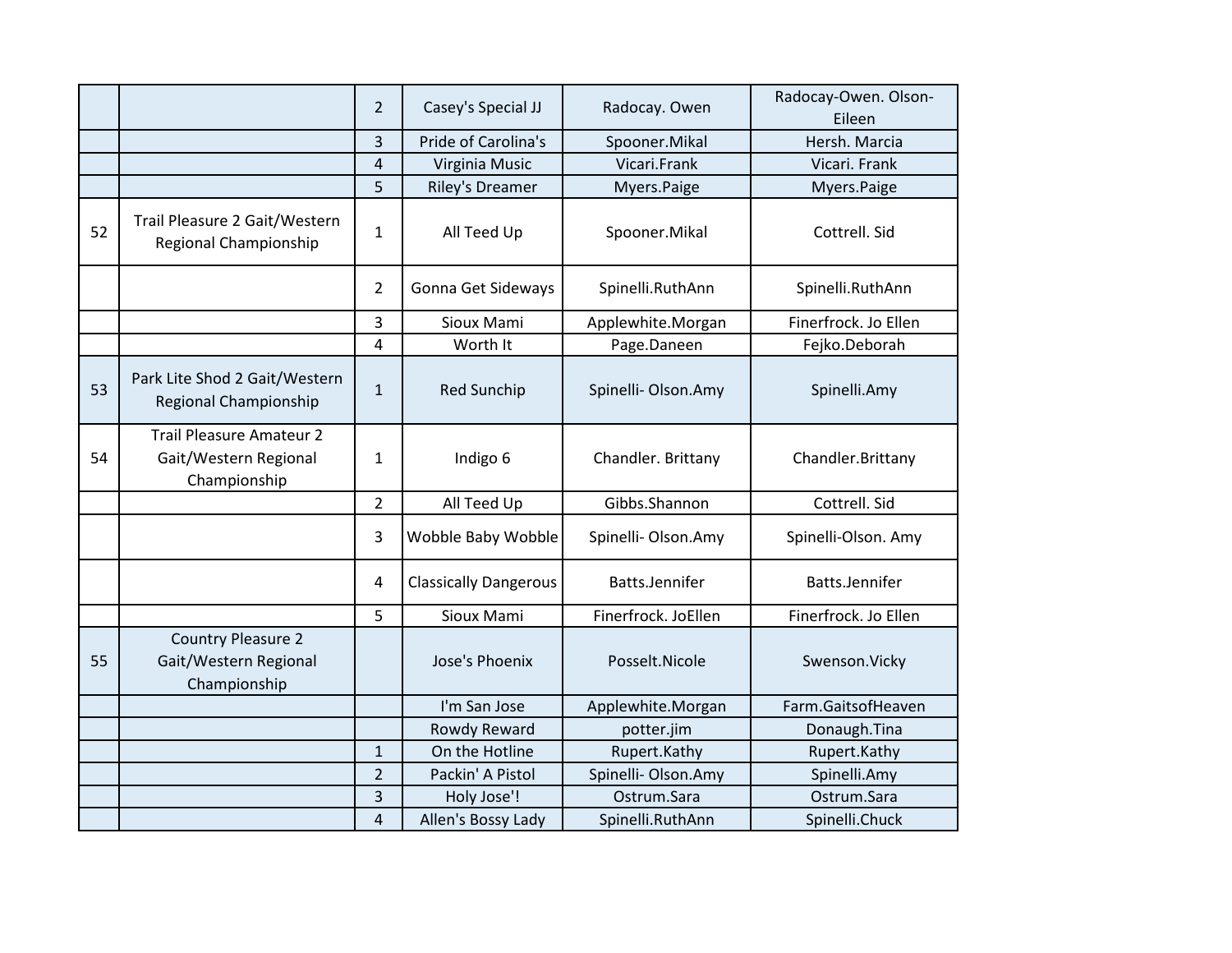|    |                                                                       | 5              | Casey's Special JJ         | Radocay. Owen     | Radocay-Owen. Olson-<br>Eileen |
|----|-----------------------------------------------------------------------|----------------|----------------------------|-------------------|--------------------------------|
| 56 | <b>Plantation Pleasure 2</b><br>Gait/Western Regional<br>Championship | $\mathbf{1}$   | Yardley                    | potter.jim        | Ranft.Mag                      |
| 57 | <b>SSH Trail Pleasure 2</b><br>Gait/Western Regional<br>Championship  | $\mathbf{1}$   | <b>Wolf's Dirty Money</b>  | Applewhite.Morgan | Nixon. Cindi                   |
|    |                                                                       | $\overline{2}$ | Pride of Carolina's        | Spooner.Mikal     | Hersh. Marcia                  |
| 58 | <b>Bareback Class</b>                                                 |                | F88's Sweet Tango          | Gulley.Jenn       | Kurtzman.Thalia                |
|    |                                                                       | $\mathbf{1}$   | Holy Jose'!                | ostrum.alex       | Ostrum.Sara                    |
|    |                                                                       | $\overline{2}$ | Perseus                    | Mahoney.Emily     | Earl.Zachary                   |
|    |                                                                       | 3              | Zahara                     | lowe.athena       | Lowe. Lori Snyder              |
|    |                                                                       | 4              | <b>Fames Easter Dollar</b> | Baird.Kaitlyn     | Baird. Katelyn                 |
|    |                                                                       | 5              | Ivory's Miss Madison       | Circosta.Anna     | Baer.Dick                      |
| 59 | Showmanship                                                           |                | Ivory's Miss Madison       | Circosta.Anna     | Baer.Dick                      |
|    |                                                                       |                | Zahara                     | lowe.athena       | Lowe. Lori Snyder              |
|    |                                                                       | $\mathbf{1}$   | Allen's Danni Delight      | Batts.Jennifer    | Batts.Jennifer                 |
|    |                                                                       | $\overline{2}$ | Diego's Silver Doll        | Disterhaft. Kasey | Lucareli. Robin                |
|    |                                                                       | 3              | <b>Blue Curacao</b>        | Gibbs.Shannon     | Gibbs.Shannon                  |
|    |                                                                       | 4              | On the Hotline             | Rupert.Kathy      | Rupert.Kathy                   |
|    |                                                                       | 5              | Casey's Special JJ         | Radocay. Owen     | Radocay-Owen. Olson-<br>Eileen |
| 60 | Open Weanling                                                         | $\mathbf{1}$   | Wreck It Ralph             | Ostrum.Sara       | Ostrum.Sara                    |
| 61 | Model Mares 2 & Older                                                 | $\mathbf{1}$   | Zahara                     | lowe.athena       | Lowe. Lori Snyder              |
|    |                                                                       | $\overline{2}$ | Luxury Item                | Messersmith.Amy   | Messersmith.Amy                |
|    |                                                                       | 3              | Diego's Silver Doll        | Disterhaft. Kasey | Lucareli. Robin                |
|    |                                                                       | $\overline{4}$ | The Girl on Fire           | Gibbs.Shannon     | Gibbs.Shannon                  |
| 62 | Model Stallions andd Geldings 2<br>& Older                            | $\mathbf{1}$   | Worth It                   | Page.Daneen       | Fejko.Deborah                  |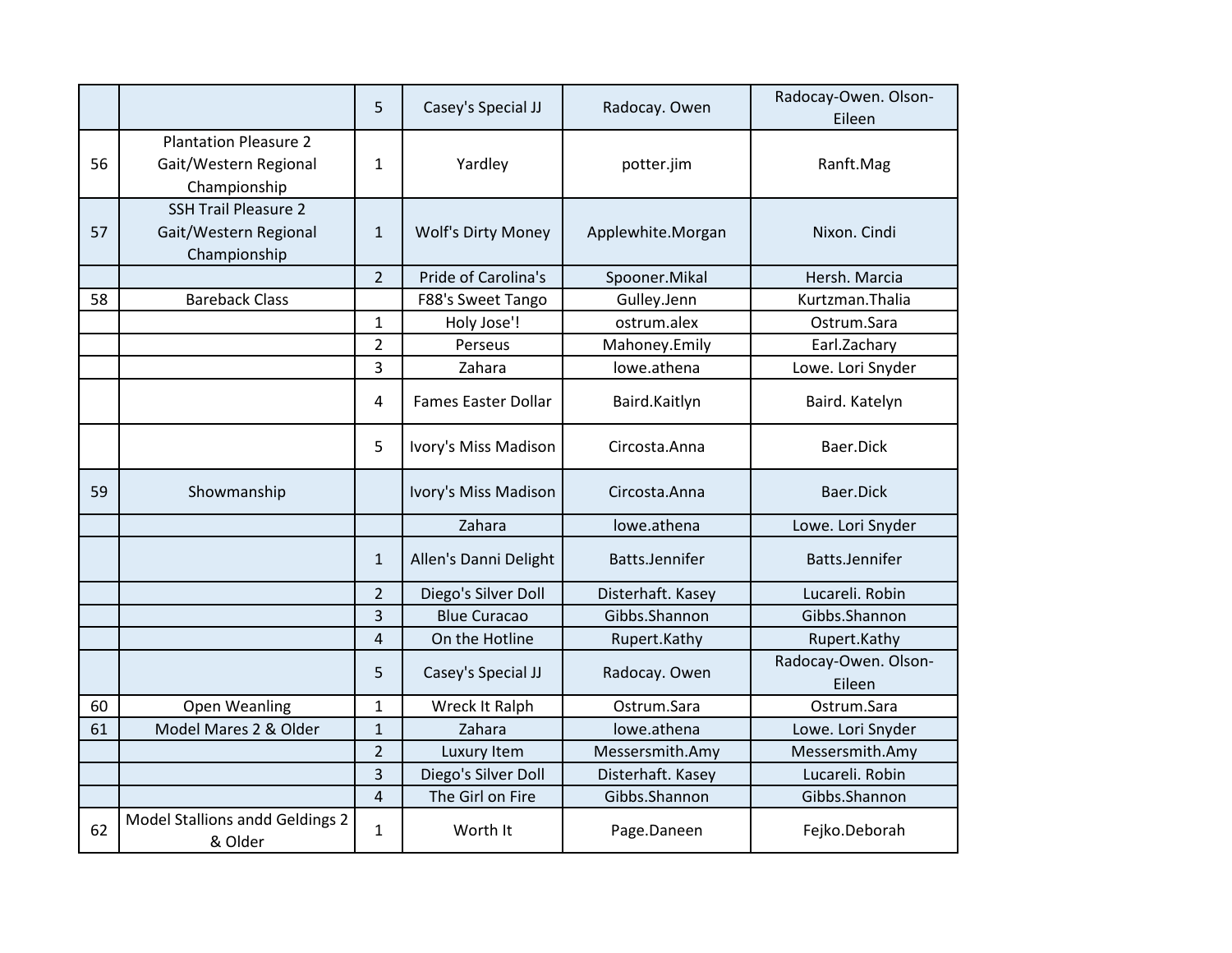|    |                                                     | $\overline{2}$ | Ozone Alert               | potter.jim           | Springer.Marianne              |
|----|-----------------------------------------------------|----------------|---------------------------|----------------------|--------------------------------|
|    |                                                     | 3              | <b>Red Astaire</b>        | Lamb.Michelle        | Lamb. Michelle                 |
|    |                                                     |                |                           |                      | Radocay-Owen. Olson-           |
|    |                                                     | 4              | Casey's Special JJ        | Radocay. Owen        | Eileen                         |
|    |                                                     | 5              | <b>Blue Curacao</b>       | Gibbs.Shannon        | Gibbs.Shannon                  |
| 62 | Model SSH 2 & Older                                 | $\mathbf{1}$   | <b>Ozone Alert</b>        | potter.jim           | Springer.Marianne              |
|    |                                                     | $\overline{2}$ | <b>Blue Curacao</b>       | Gibbs.Shannon        | Gibbs.Shannon                  |
| 64 | Model - Regional Championship                       |                | Diego's Silver Doll       | Disterhaft. Kasey    | Lucareli. Robin                |
|    |                                                     | $\mathbf{1}$   | Worth It                  | Page.Daneen          | Fejko.Deborah                  |
|    |                                                     | $\overline{2}$ | Ozone Alert               | potter.jim           | Springer.Marianne              |
|    |                                                     | 3              | Zahara                    | lowe.athena          | Lowe. Lori Snyder              |
|    |                                                     | 4              | Luxury Item               | Messersmith.Amy      | Messersmith.Amy                |
|    |                                                     | 5              | Casey's Special JJ        | Radocay. Owen        | Radocay-Owen. Olson-<br>Eileen |
| 65 | Youth Pleasure 11 & Under/2<br>Gait/OT No Stallions | $\mathbf{1}$   | <b>Wolf's Dirty Money</b> | Applewhite. Gavin    | Nixon. Cindi                   |
|    |                                                     | $\overline{2}$ | <b>Executive Master</b>   | Kienast. Megan       | Wittkopp, Margaret             |
|    |                                                     | 3              | Stormy's Claim to<br>Fame | mapus.claire         | Mapus. Hannah & James          |
| 66 | <b>Walking Seat Equitation 2 Gait</b>               | $\mathbf{1}$   | Ivory's Miss Madison      | Circosta.Anna        | Baer.Dick                      |
| 67 | 4H Pleasure 2 Gait/OT                               | $\mathbf{1}$   | Ivory's Miss Madison      | Circosta.Anna        | Baer.Dick                      |
|    |                                                     | $\overline{2}$ | F88's Sweet Tango         | kurtzman. Thalia     | Kurtzman.Thalia                |
| 68 | <b>Stick Horse</b>                                  | $\overline{1}$ | <b>Stick Horse</b>        | Grace.Lettie         | Rider.Stick                    |
|    |                                                     | $\mathbf 1$    | Luxury Item               | Messersmith.Isabella | Messersmith.Amy                |
|    |                                                     | $\mathbf{1}$   | Wreck It Ralph            | Ostrum.Addy          | Ostrum.Sara                    |
| 70 | Trail Pleasure 2 Gait/English                       |                | Sierra High Roller        | Everman.Cheryl       | Everman.Cheryl                 |
|    |                                                     |                |                           |                      |                                |
|    |                                                     |                | Worth It                  | Page.Daneen          | Fejko.Deborah                  |
|    |                                                     | $\mathbf{1}$   | Gonna Get Sideways        | Spinelli.RuthAnn     | Spinelli.RuthAnn               |
|    |                                                     | $\overline{2}$ | Dangerous Adonis          | Castonia.Michael     | Ramey.Phil                     |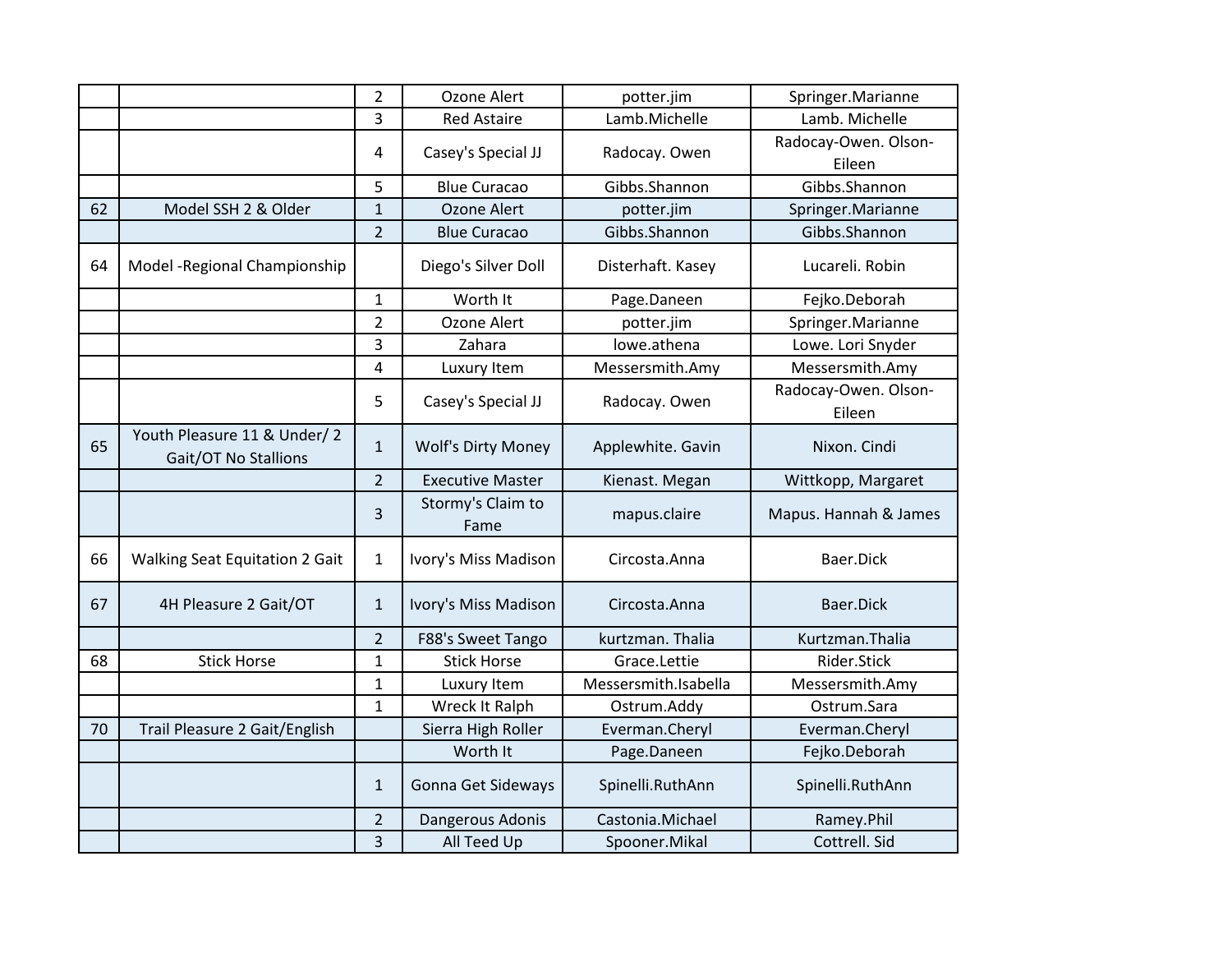|    |                                                 | $\overline{4}$ | Sioux Mami                  | Applewhite.Morgan | Finerfrock. Jo Ellen           |
|----|-------------------------------------------------|----------------|-----------------------------|-------------------|--------------------------------|
|    |                                                 | 5              | Stroke My Whoopi            | Thompson.Bill     | Thompson.Linda & Bill          |
| 71 | Lite Shod 3 Gait/English                        | 1              | Justifiable                 | Vicari.Frank      | Vicari. Frank                  |
|    |                                                 | $\overline{2}$ | Rowdy Showstopper           | potter.jim        | Lawler.GordonandPam            |
| 72 | All Day Pleasure Amateur 2<br>Gait./OT          |                | <b>Executive Master</b>     | Kienast. Megan    | Wittkopp, Margaret             |
|    |                                                 |                | <b>Blind Luck</b>           | Dehart. Erika     | Dehart.Erika                   |
|    |                                                 |                | Whoopi's Promise<br>Angel   | Kaufman. Wendy    | Kaufman. Wendy                 |
|    |                                                 |                | Time to Bingo               | Combs.Hannah      | Combs.Hannah                   |
|    |                                                 |                | Jose's Fire Ball            | Rasmussen. Skylar | Rucinski. Amanda               |
|    |                                                 |                | F88's Sweet Tango           | kurtzman. Thalia  | Kurtzman.Thalia                |
|    |                                                 |                | Rhythm N Jazz               | stokes.jillian    | Stokes. Jillian & Aaron        |
|    |                                                 |                | Ivory's Miss Madison        | Circosta.Anna     | Baer.Dick                      |
|    |                                                 |                | <b>Major Matic</b>          | Jenkins.Megan     | Ranft.Mag                      |
|    |                                                 |                | <b>Buck's Salted Carmel</b> | Keffer.Melissa    | Thompson.Linda                 |
|    |                                                 | $\overline{2}$ | Virginia Music              | Vicari.Frank      | Vicari. Frank                  |
|    |                                                 | 3              | Pride of Carolina's         | Hersh.Marcia      | Hersh. Marcia                  |
|    |                                                 | $\overline{4}$ | Casey's Special JJ          | Radocay. Owen     | Radocay-Owen. Olson-<br>Eileen |
|    |                                                 | 5              | <b>Riley's Dreamer</b>      | Myers.Paige       | Myers.Paige                    |
|    |                                                 | $\mathbf{1}$   | Perseus                     | Mahoney.Emily     | Earl.Zachary                   |
| 73 | <b>Country Pleasure Youth 2</b><br>Gait/English | $\mathbf{1}$   | Casey's Special JJ          | Radocay. Owen     | Radocay-Owen. Olson-<br>Eileen |
|    |                                                 | $\overline{2}$ | Glamour Girl by Jose'       | Cripe.Lillie      | Earl.Neil & Barbara            |
|    |                                                 | 3              | Zee                         | Langeberg. Taylor | Lucareli. Robin                |
|    |                                                 | 4              | Jose's Fire Ball            | Rasmussen. Skylar | Rucinski. Amanda               |
| 74 | Park Lite Shod 3 & Under 2<br>Gait/OT           |                |                             |                   |                                |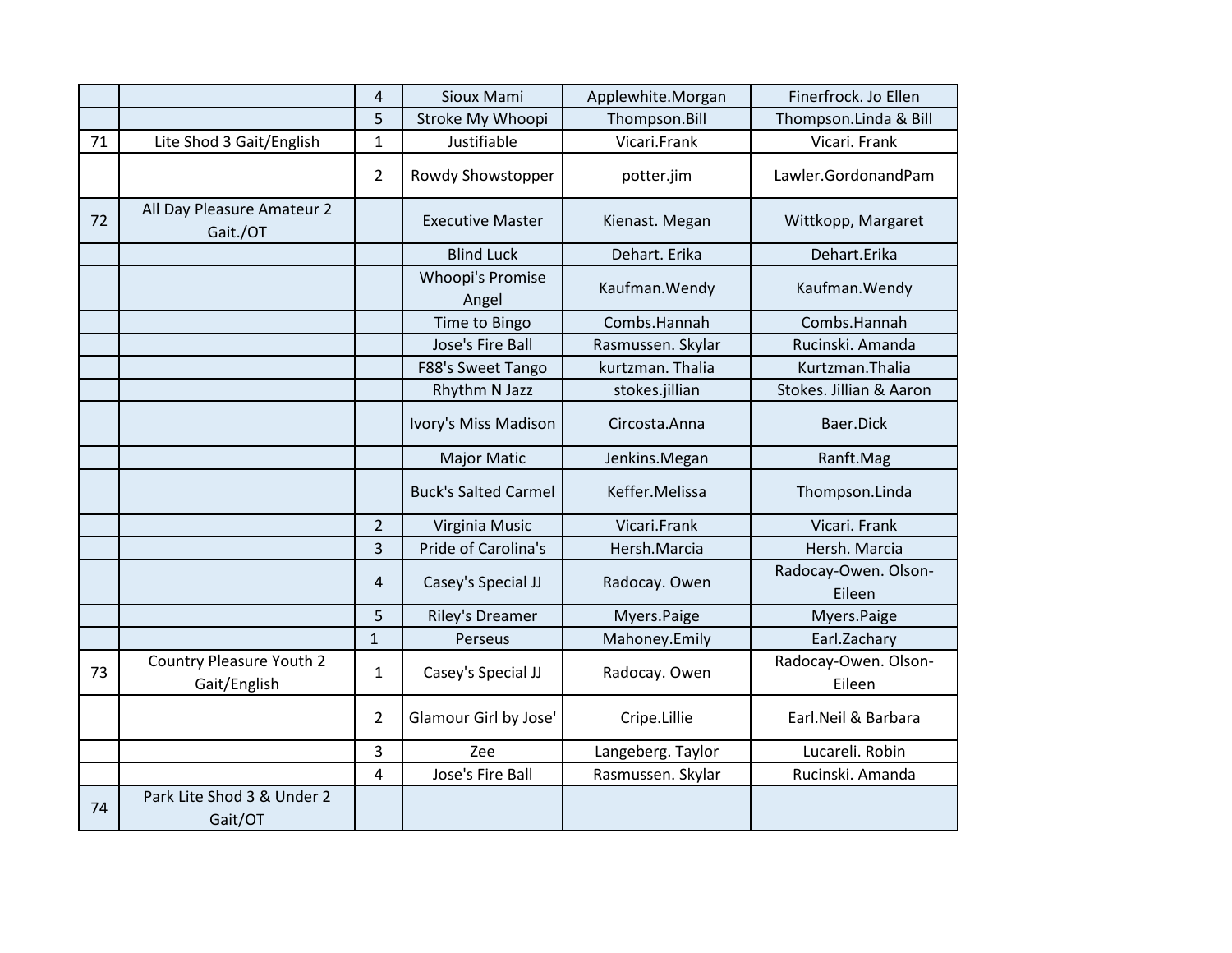| 75 | SSH Trail Pleasure 2 Gait/English            | $\mathbf{1}$   | <b>Wolf's Dirty Money</b>    | Applewhite.Morgan  | Nixon. Cindi        |
|----|----------------------------------------------|----------------|------------------------------|--------------------|---------------------|
|    |                                              | $\overline{2}$ | The Big House                | Johnston.Kelly     | Johnston.Kelly      |
|    |                                              | 3              | Pride of Carolina's          | Spooner.Mikal      | Hersh. Marcia       |
|    |                                              | 4              | Sierra High Roller           | Everman.Cheryl     | Everman.Cheryl      |
| 76 | <b>Plantation Pleasure 2</b><br>Gait/English | $\mathbf{1}$   | <b>Extra Classic</b>         | Ranft.Mag          | Ranft.Mag           |
| 78 | Trail Pleasure 3 & Under 2<br>Gait/OT        | 1              | Indigo 6                     | Chandler. Brittany | Chandler.Brittany   |
|    |                                              | $\overline{2}$ | <b>Classically Dangerous</b> | Batts.Jennifer     | Batts.Jennifer      |
|    |                                              | 3              | <b>Special Forces</b>        | potter.jim         | Ranft.Mag           |
|    |                                              | 4              | Marvin's Pushin<br>Parole    | Ostrum.Sara        | Ostrum. Sara        |
| 79 | <b>TWHBEA Youth Medallion 3</b><br>Gait/OT   | $\mathbf{1}$   | <b>Wolf's Dirty Money</b>    | Applewhite. Gavin  | Nixon. Cindi        |
| 80 | Country Pleasure 5 & Under 2<br>Gait/OT      |                | The Girl on Fire             | Spooner.Mikal      | Gibbs.Shannon       |
|    |                                              |                | From Coach to<br>Criminal    | Combs.Hannah       | Combs.Hannah        |
|    |                                              |                | <b>Buck's Salted Carmel</b>  | Thompson.Linda     | Thompson.Linda      |
|    |                                              |                | Zee                          | Langeberg. Taylor  | Lucareli. Robin     |
|    |                                              |                |                              |                    |                     |
|    |                                              | $\mathbf 1$    | <b>Debonair Time</b>         | Castonia.Michael   | Ramey. Phil         |
|    |                                              | $\overline{2}$ | Rowdy Reward                 | potter.jim         | Donaugh.Tina        |
|    |                                              | 3              | Glamour Girl by Jose'        | Richwine.Linda     | Earl.Neil & Barbara |
|    |                                              | 4              | Spirits Cyan Summer<br>Moon  | Applewhite.Morgan  | Finerfrock. JoEllen |
| 81 | All Day Pleasure AOT 2 Gait/OT               |                | Luxury Item                  | Messersmith.Amy    | Messersmith.Amy     |
|    |                                              | $\mathbf{1}$   | Perseus                      | Earl.Barbara       | Earl.Zachary        |
|    |                                              | $\overline{2}$ | Ritz Margarita Girl          | Gushert.Kelli      | Gushert. Kelli      |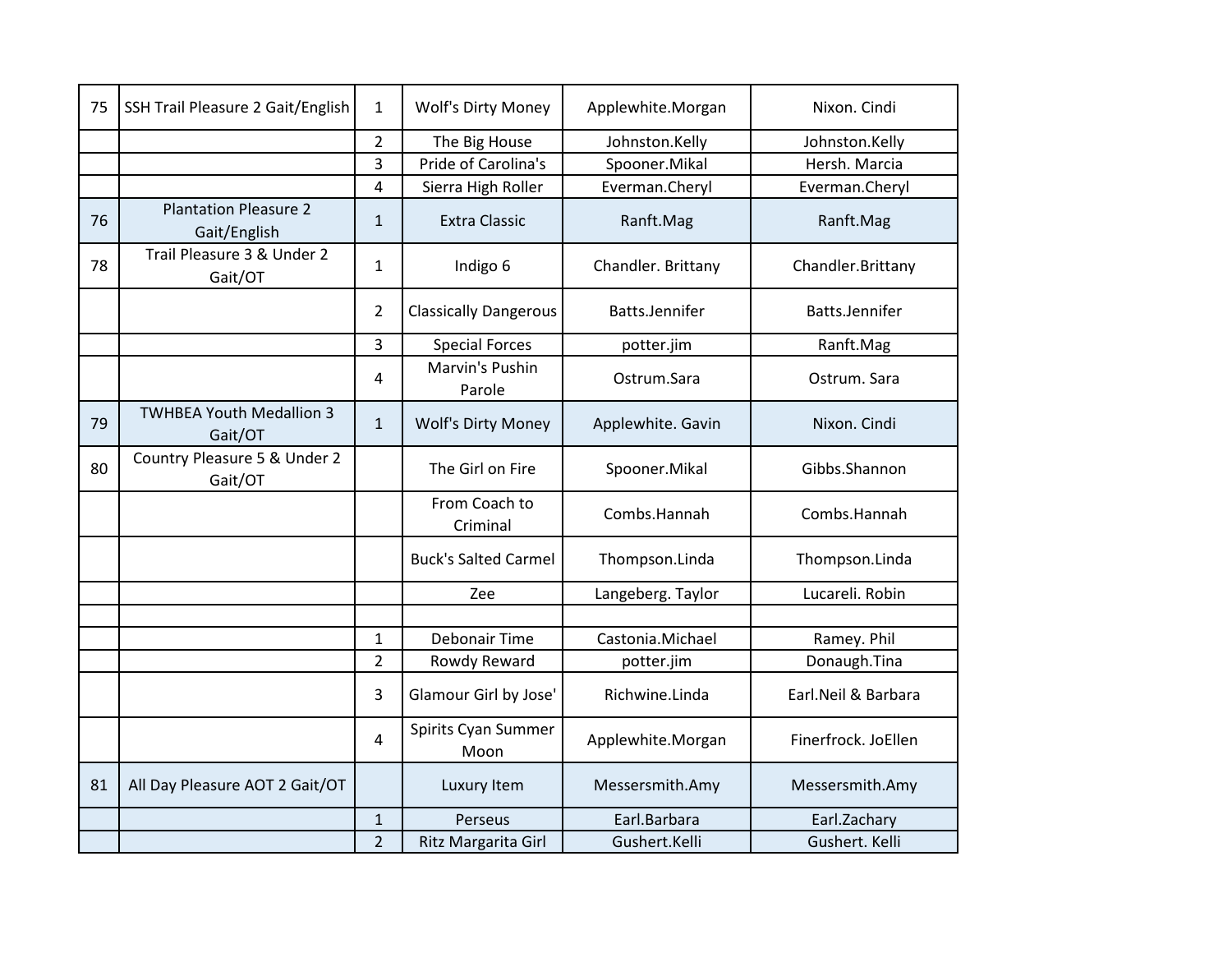|    |                                                  | 3              | <b>Riley's Dreamer</b>           | Myers.Paige        | Myers.Paige              |
|----|--------------------------------------------------|----------------|----------------------------------|--------------------|--------------------------|
|    |                                                  | 4              | <b>Buck's Salted Carmel</b>      | Thompson.Linda     | Thompson.Linda           |
|    |                                                  | 5              | Time to Bingo                    | Combs.Hannah       | Combs.Hannah             |
| 82 | Country Pleasure 3 Gait/OT                       |                | Zahara                           | lowe.athena        | Lowe. Lori Snyder        |
|    |                                                  | $\mathbf{1}$   | I'm San Jose                     | Applewhite.Morgan  | Farm.GaitsofHeaven       |
|    |                                                  | $\overline{2}$ | Allen's Danni Delight            | Batts.Jennifer     | Batts.Jennifer           |
|    |                                                  | 3              | <b>Princess Power</b>            | Smith.Terri        | Smith.Terri              |
|    |                                                  | $\overline{4}$ | Glamour Girl by Jose'            | Richwine.Linda     | Earl.Neil & Barbara      |
|    |                                                  | 5              | Jose's Phoenix                   | Posselt.Nicole     | Swenson.Vicky            |
| 83 | <b>Racking Horse Country</b><br>Pleasure/English | $\mathbf{1}$   | Marauder's Blazin<br>Threat      | Messersmith.Amy    | Janisch.Matthew          |
|    |                                                  | $\overline{2}$ | <b>Ozone Alert</b>               | potter.jim         | Springer.Marianne        |
|    |                                                  | 3              | So Exquisite                     | O'Connor. Kimberly | O'Connor. Kimberly       |
|    |                                                  | $\overline{4}$ | Diego's Silver Doll              | Salm. Shannon      | Lucareli. Robin          |
| 85 | <b>Trail Pleasure Amateur 2</b><br>Gait/English  |                | Sierra High Roller               | Everman.Cheryl     | Everman.Cheryl           |
|    |                                                  | $\mathbf 1$    | Indigo 6                         | Chandler. Brittany | Chandler.Brittany        |
|    |                                                  | $\overline{2}$ | Reveal the Storm                 | Grandstaff.Tracie  | Grandstaff.Tracie        |
|    |                                                  | 3              | Rowdy After Dark                 | Vann.Pamela        | Vann.Pamela              |
|    |                                                  | 4              | The Big House                    | Johnston.Kelly     | Johnston.Kelly           |
|    |                                                  | 5              | Stroke My Whoopi                 | Keffer.Melissa     | Thompson.Linda & Bill    |
| 86 | Lite Shod 3 & Under 2 Gait/OT                    | $\mathbf{1}$   | Royal Reign All<br>Around        | Snyder-Lowe.Lori   | Snyder-Lowe. Lori        |
| 87 | Park Lite Shod Youth 2 Gait/OT                   | $\mathbf{1}$   | <b>Fames Easter Dollar</b>       | Baird.Kaitlyn      | Baird. Katelyn           |
| 88 | Double Rider Class 2 Gait/OT                     | $\mathbf{1}$   | <b>Sweet Caroline</b>            | Spooner.Mikal      | Degville. JeanMearie&Ted |
|    |                                                  | $\overline{2}$ | Zahara                           | lowe.athena        | Lowe. Lori Snyder        |
|    |                                                  | 3              | <b>Whoopi's Promise</b><br>Angel | ranft.mag          | Kaufman. Wendy           |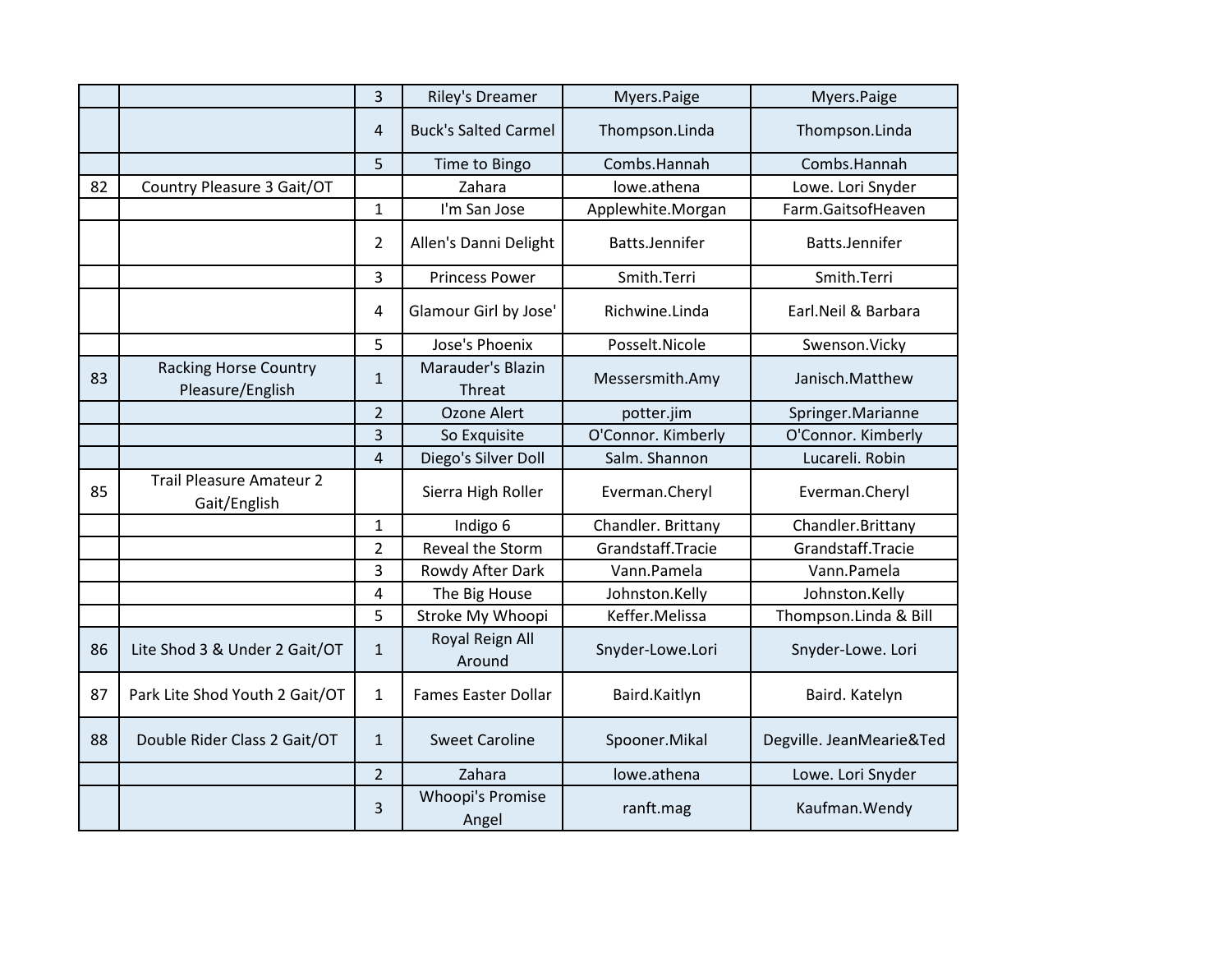|    |                                                      | 4              | Stormy's Claim to<br>Fame   | Szucs.Sherry         | Mapus. Hannah & James     |
|----|------------------------------------------------------|----------------|-----------------------------|----------------------|---------------------------|
| 89 | Lead Line                                            |                | <b>Buck's Salted Carmel</b> | Keffer.Addy          | Thompson.Linda            |
|    |                                                      | $\mathbf{1}$   | Time to Bingo               | Grace.Lettie         | Combs.Hannah              |
|    |                                                      | $\mathbf{1}$   | Luxury Item                 | Messersmith.Isabella | Messersmith.Amy           |
|    |                                                      | $\mathbf{1}$   | Holy Jose'!                 | Ostrum.Addy          | Ostrum.Sara               |
|    |                                                      | $\mathbf{1}$   | Stroke My Whoopi            | Keffer.Addy          | Thompson.Linda & Bill     |
| 90 | <b>Plantation Pleasure Amateur 2</b><br>Gait/English | $\mathbf{1}$   | <b>Extra Classic</b>        | Ranft.Mag            | Ranft.Mag                 |
|    |                                                      | $\overline{2}$ | <b>Stone Cold Bandit</b>    | Springer.Marianne    | SpringerMarianne.RanftMag |
| 91 | Lite Shod Masters (50 & Over) 2<br>Gait/OT           | $\mathbf{1}$   | Justifiable                 | Vicari.Frank         | Vicari. Frank             |
| 92 | <b>Country Pleasure NWHA</b><br>Members 2 Gait/OT    | $\mathbf{1}$   | On the Hotline              | Rupert.Kathy         | Rupert.Kathy              |
|    |                                                      | $\overline{2}$ | Holy Jose'!                 | Ostrum.Sara          | Ostrum.Sara               |
|    |                                                      | $\overline{3}$ | Jose's Phoenix              | Posselt.Nicole       | Swenson.Vicky             |
| 93 | All Day Pleasure Youth 2<br>Gait/English             | $\mathbf{1}$   | Glamour Girl by Jose'       | Cripe.Lillie         | Earl.Neil & Barbara       |
|    |                                                      | $\overline{2}$ | Jose's Fire Ball            | Rasmussen. Skylar    | Rucinski. Amanda          |
|    |                                                      | 3              | Ivory's Miss Madison        | Circosta.Anna        | Baer.Dick                 |
|    |                                                      | 4              | <b>Executive Master</b>     | Kienast. Megan       | Wittkopp, Margaret        |
|    |                                                      | 5              | F88's Sweet Tango           | kurtzman. Thalia     | Kurtzman.Thalia           |
| 94 | Park Lite Shod Masters (50 &<br>Over) 2 Gait/OT      | $\mathbf{1}$   | <b>Sweet Caroline</b>       | Batts.Jennifer       | Degville. JeanMearie&Ted  |
|    |                                                      | $\overline{2}$ | Whoopi's Elite Coin         | potter.jim           | Eakin.Nancy               |
| 95 | Trail Pleasure NWHA Members 2<br>Gait/OT             | $\mathbf{1}$   | Dangerous Adonis            | Castonia.Michael     | Ramey.Phil                |
|    |                                                      | $\overline{2}$ | Rowdy After Dark            | Vann.Pamela          | Vann.Pamela               |
| 96 | Racking Horse Trail Pleasure 2<br>Gait/English       | $\mathbf{1}$   | Diego's Silver Doll         | Salm. Shannon        | Lucareli. Robin           |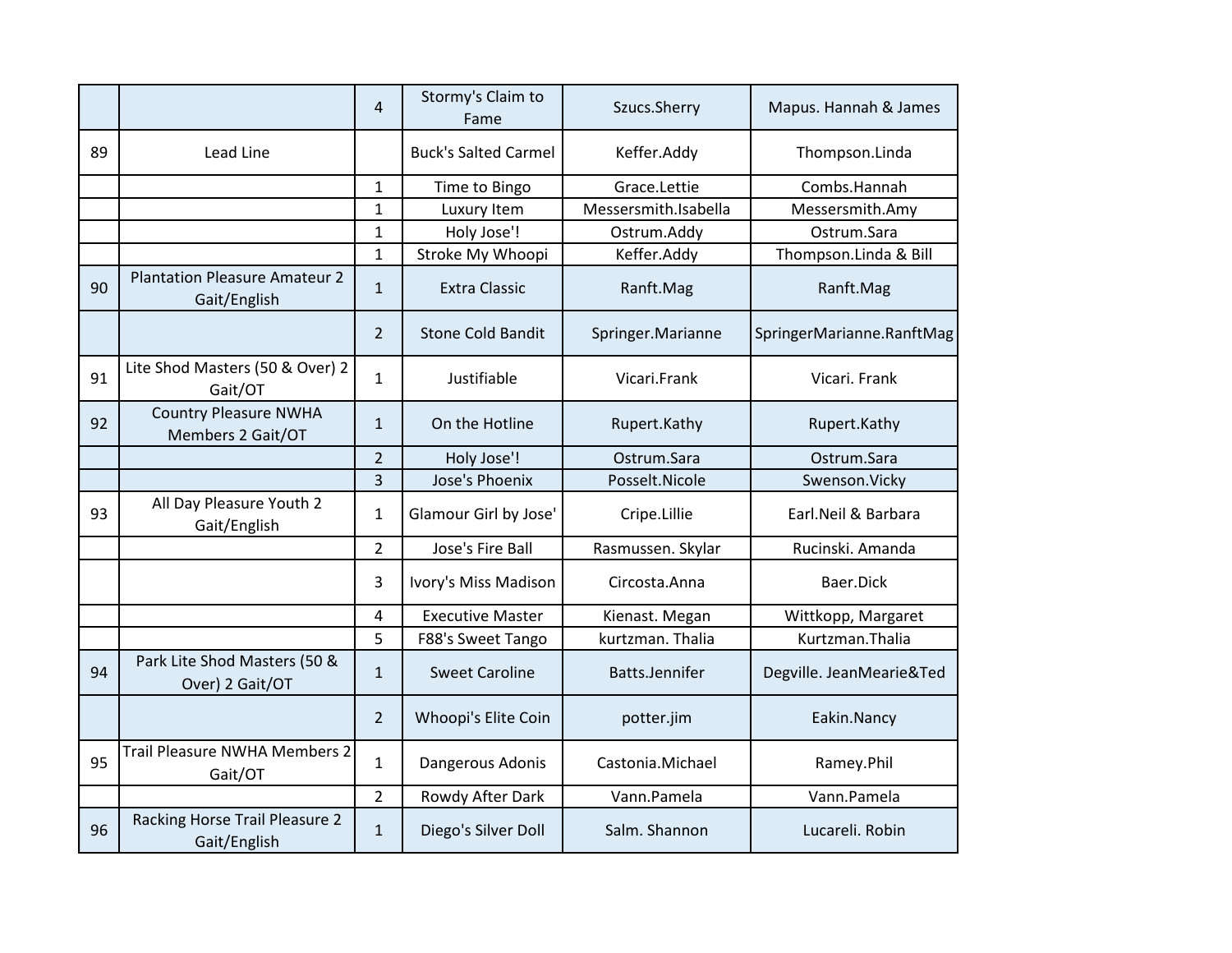|     |                                                           | $\overline{2}$ | <b>Marauder's Blazin</b><br>Threat | Messersmith.Amy     | Janisch.Matthew     |
|-----|-----------------------------------------------------------|----------------|------------------------------------|---------------------|---------------------|
|     |                                                           | 3              | So Exquisite                       | O'Connor. Kimberly  | O'Connor. Kimberly  |
|     |                                                           | 4              | <b>Blue Curacao</b>                | Applewhite.Morgan   | Gibbs.Shannon       |
| 97  | SSH Open Shod 2 gait/English                              | 1              | The Big House                      | Johnston.Kelly      | Johnston.Kelly      |
| 98  | Country Pleasure Masters (50 &<br>Over) 2 Gait/OT         | $\mathbf{1}$   | <b>Debonair Time</b>               | Castonia.Michael    | Ramey. Phil         |
|     |                                                           | $\overline{2}$ | <b>Princess Power</b>              | Smith.Terri         | Smith.Terri         |
|     |                                                           | $\overline{3}$ | Rowdy Sunshine                     | potter.jim          | Lawler.GordonandPam |
| 99  | Trail Pleasure 3 Gait/English                             | $\mathbf{1}$   | Reveal the Storm                   | Grandstaff.Tracie   | Grandstaff.Tracie   |
|     |                                                           | $\overline{2}$ | Wolf's Dirty Money                 | Applewhite.Morgan   | Nixon. Cindi        |
|     |                                                           | 3              | Indigo 6                           | Chandler. Brittany  | Chandler.Brittany   |
|     |                                                           | 4              | <b>Classically Dangerous</b>       | Batts.Jennifer      | Batts.Jennifer      |
| 100 | Lite Shod AOT 2 Gait/English                              | $\mathbf{1}$   | Royal Reign All<br>Around          | Snyder-Lowe.Lori    | Snyder-Lowe. Lori   |
| 101 | Country Pleasure 3 & Under 2<br>Gait/OT                   | $\mathbf{1}$   | Spirits Cyan Summer<br>Moon        | Applewhite.Morgan   | Finerfrock. JoEllen |
|     |                                                           |                |                                    |                     |                     |
|     |                                                           | $\overline{2}$ | From Coach to<br>Criminal          | Combs.Hannah        | Combs.Hannah        |
| 102 | Trail Pleasure Youth 2 Gait/OT                            | $\mathbf{1}$   | All Teed Up                        | Applewhite. Gavin   | Cottrell. Sid       |
| 102 | SSH Trail Pleasure 5 & Under 2<br>Gait (OT)               | 1              | Wolf's Dirty Money                 | Applewhite.Morgan   | Nixon. Cindi        |
|     |                                                           |                |                                    |                     |                     |
| 103 | Park Lite Shod 2 Gait/English<br>Regional Championship    | $\mathbf{1}$   | Cash's Prime Time                  | Richwine.Kim        | Richwine.Linda      |
|     |                                                           | $\overline{2}$ | <b>Red Sunchip</b>                 | Spinelli- Olson.Amy | Spinelli.Amy        |
|     |                                                           | $\overline{3}$ | <b>Red Astaire</b>                 | Lamb.Michelle       | Lamb. Michelle      |
| 104 | Racking Horse Trail Pleasure/ oT<br>Regional Championship | $\mathbf{1}$   | Diego's Silver Doll                | Salm. Shannon       | Lucareli. Robin     |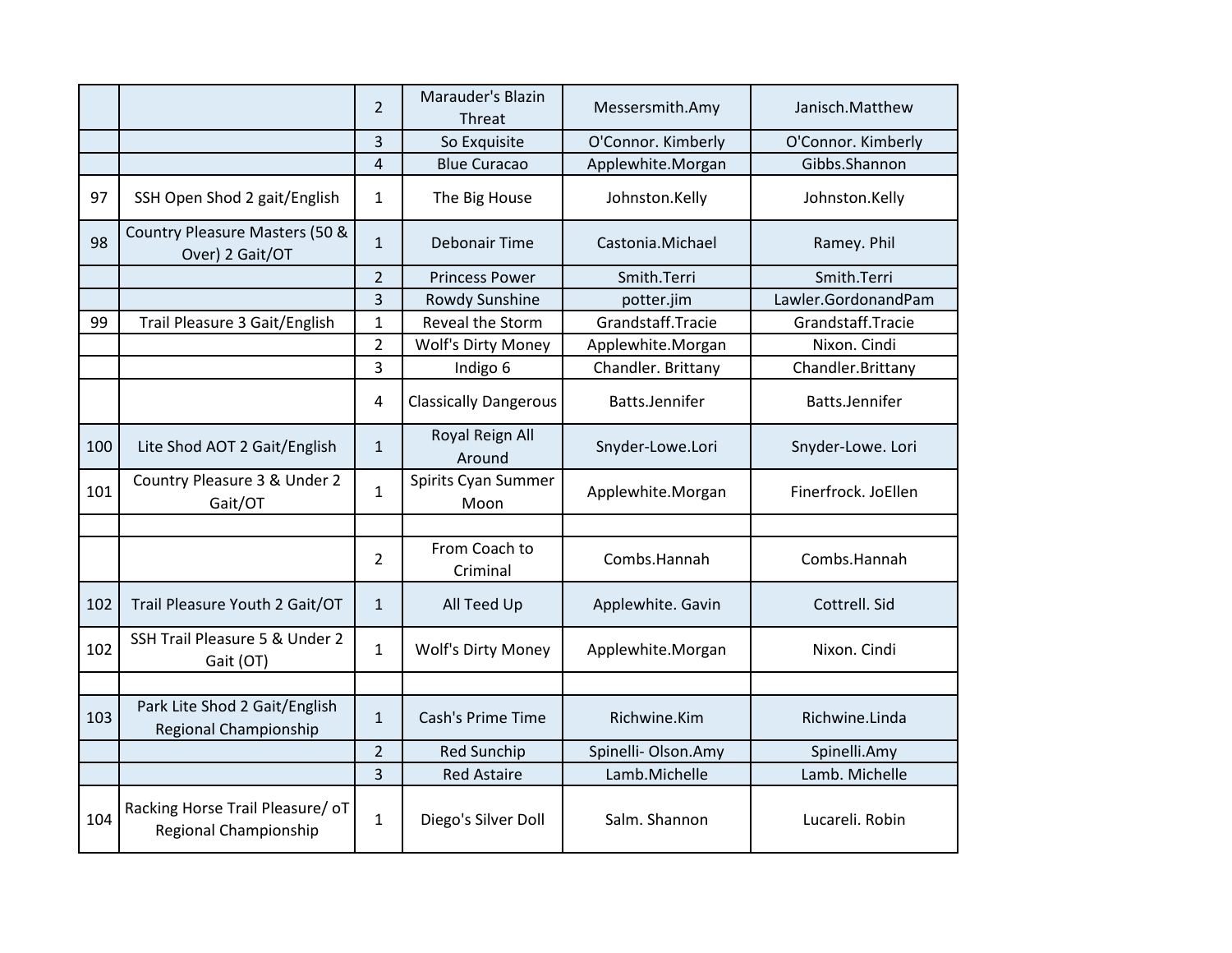|     |                                                                               | $\overline{2}$ | <b>Blue Curacao</b>          | Applewhite.Morgan   | Gibbs.Shannon                         |
|-----|-------------------------------------------------------------------------------|----------------|------------------------------|---------------------|---------------------------------------|
|     |                                                                               | 3              | So Exquisite                 | O'Connor. Kimberly  | O'Connor. Kimberly                    |
| 105 | <b>Trail Pleasure Amateur 2</b><br>Gait/English Regional<br>Championship      | $\mathbf{1}$   | Indigo 6                     | Chandler. Brittany  | Chandler.Brittany                     |
|     |                                                                               | $\overline{2}$ | <b>Classically Dangerous</b> | Batts.Jennifer      | Batts.Jennifer                        |
|     |                                                                               | 3              | All Teed Up                  | Gibbs.Shannon       | Cottrell. Sid                         |
|     |                                                                               | 4              | Rowdy After Dark             | Vann.Pamela         | Vann.Pamela                           |
|     |                                                                               | 5              | Sioux Mami                   | Finerfrock. JoEllen | Finerfrock. Jo Ellen                  |
| 106 | All Day Pleasure 2 Gait/English<br>Regional Championship                      |                | Pride of Carolina's          | Spooner.Mikal       | Hersh. Marcia                         |
|     |                                                                               |                | <b>Executive Master</b>      | Kienast. Megan      | Wittkopp, Margaret                    |
|     |                                                                               | $\mathbf 1$    | Virginia Music               | Vicari.Frank        | Vicari. Frank                         |
|     |                                                                               | $\overline{2}$ | <b>Bluegrass Tune</b>        | Salm. Shannon       | Hartzheim. Chuck                      |
|     |                                                                               | 3              | It's Just My Time            | Posselt.Nicole      | Swenson.Vicky                         |
|     |                                                                               | 4              | <b>Blind Luck</b>            | Dehart. Erika       | Dehart.Erika                          |
|     |                                                                               | 5              | Riley's Dreamer              | Myers.Paige         | Myers.Paige                           |
| 107 | Lite Shod 2 Gait/ English<br>Regional Championship                            | 1              | Line Upon Command            | Spooner.Mikal       | Spooner-Mikal. Degville-<br>JeanMarie |
|     |                                                                               | $\overline{2}$ | Justifiable                  | Vicari.Frank        | Vicari. Frank                         |
| 108 | <b>Plantation Pleasure Amateur 2</b><br>Gait/English Regional<br>Championship | 1              | <b>Extra Classic</b>         | Ranft.Mag           | Ranft.Mag                             |
|     |                                                                               | $\overline{2}$ | <b>Stone Cold Bandit</b>     | Springer.Marianne   | SpringerMarianne.RanftMag             |
| 109 | <b>Country Pleasure Amateur 2</b><br>Gait/English Regional<br>Championship    | $\mathbf{1}$   | Packin' A Pistol             | Spinelli-Olson.Amy  | Spinelli.Amy                          |
|     |                                                                               | $\overline{2}$ | Holy Jose'!                  | Ostrum.Sara         | Ostrum.Sara                           |
|     |                                                                               | 3              | On the Hotline               | Rupert.Kathy        | Rupert.Kathy                          |
|     |                                                                               | 4              | I'm San Jose                 | Hadley.Judith       | Farm.GaitsofHeaven                    |
|     |                                                                               | 5              | Zee                          | Lucareli. Robin     | Lucareli. Robin                       |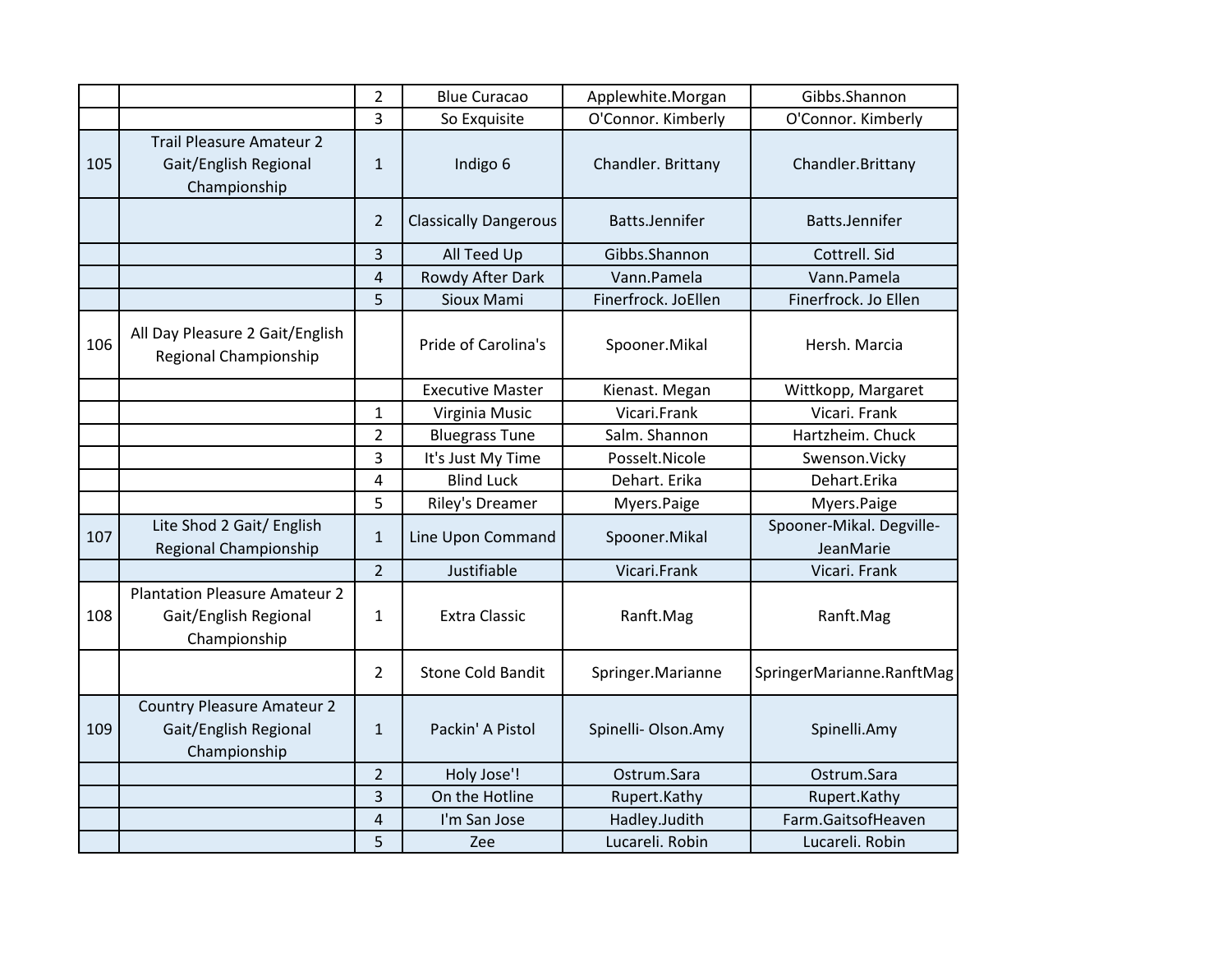| 110 | Racking Horse Country Pleasure/<br>OT Regional Championship         | $\mathbf{1}$   | Marauder's Blazin<br>Threat | Messersmith.Amy    | Janisch.Matthew                |
|-----|---------------------------------------------------------------------|----------------|-----------------------------|--------------------|--------------------------------|
|     |                                                                     | $\overline{2}$ | Ozone Alert                 | potter.jim         | Springer.Marianne              |
|     |                                                                     | 3              | So Exquisite                | O'Connor. Kimberly | O'Connor. Kimberly             |
| 111 | Lite Shod Amateur 2<br>Gait/English Regional<br>Championship        | $\mathbf{1}$   | Justifiable                 | Vicari.Frank       | Vicari. Frank                  |
| 112 | Youth Pleasure 2 Gait/ OT<br>Regional Championship                  |                | <b>Executive Master</b>     | Kienast. Megan     | Wittkopp, Margaret             |
|     |                                                                     |                | <b>Fames Easter Dollar</b>  | Baird.Kaitlyn      | Baird. Katelyn                 |
|     |                                                                     | $\mathbf{1}$   | <b>Wolf's Dirty Money</b>   | Applewhite. Gavin  | Nixon. Cindi                   |
|     |                                                                     | $\overline{2}$ | Casey's Special JJ          | Radocay. Owen      | Radocay-Owen. Olson-<br>Eileen |
|     |                                                                     | 3              | Glamour Girl by Jose'       | Cripe.Lillie       | Earl.Neil & Barbara            |
|     |                                                                     | $\overline{4}$ | Ivory's Miss Madison        | Circosta.Anna      | Baer.Dick                      |
|     |                                                                     | 5              | Jose's Fire Ball            | Rasmussen. Skylar  | Rucinski. Amanda               |
| 113 | All Day Pleasure Amateur 2<br>Gait/English Regional<br>Championship |                | <b>Executive Master</b>     | Kienast. Megan     | Wittkopp, Margaret             |
|     |                                                                     |                | <b>Major Matic</b>          | Jenkins.Megan      | Ranft.Mag                      |
|     |                                                                     |                | Jose's Fire Ball            | Rasmussen. Skylar  | Rucinski, Amanda               |
|     |                                                                     |                | Rhythm and Jazz             | stokes.jillian     | Clarke.Diana                   |
|     |                                                                     |                | Virginia Music              | Vicari.Frank       | Vicari. Frank                  |
|     |                                                                     |                | <b>Riley's Dreamer</b>      | Myers.Paige        | Myers.Paige                    |
|     |                                                                     | $\mathbf{1}$   | Casey's Special JJ          | Radocay. Owen      | Radocay-Owen. Olson-<br>Eileen |
|     |                                                                     | $\overline{2}$ | Perseus                     | Mahoney.Emily      | Earl.Zachary                   |
|     |                                                                     | 3              | Allen's Danni Delight       | Batts.Jennifer     | Batts.Jennifer                 |
|     |                                                                     | 4              | Pride of Carolina's         | Hersh.Marcia       | Hersh. Marcia                  |